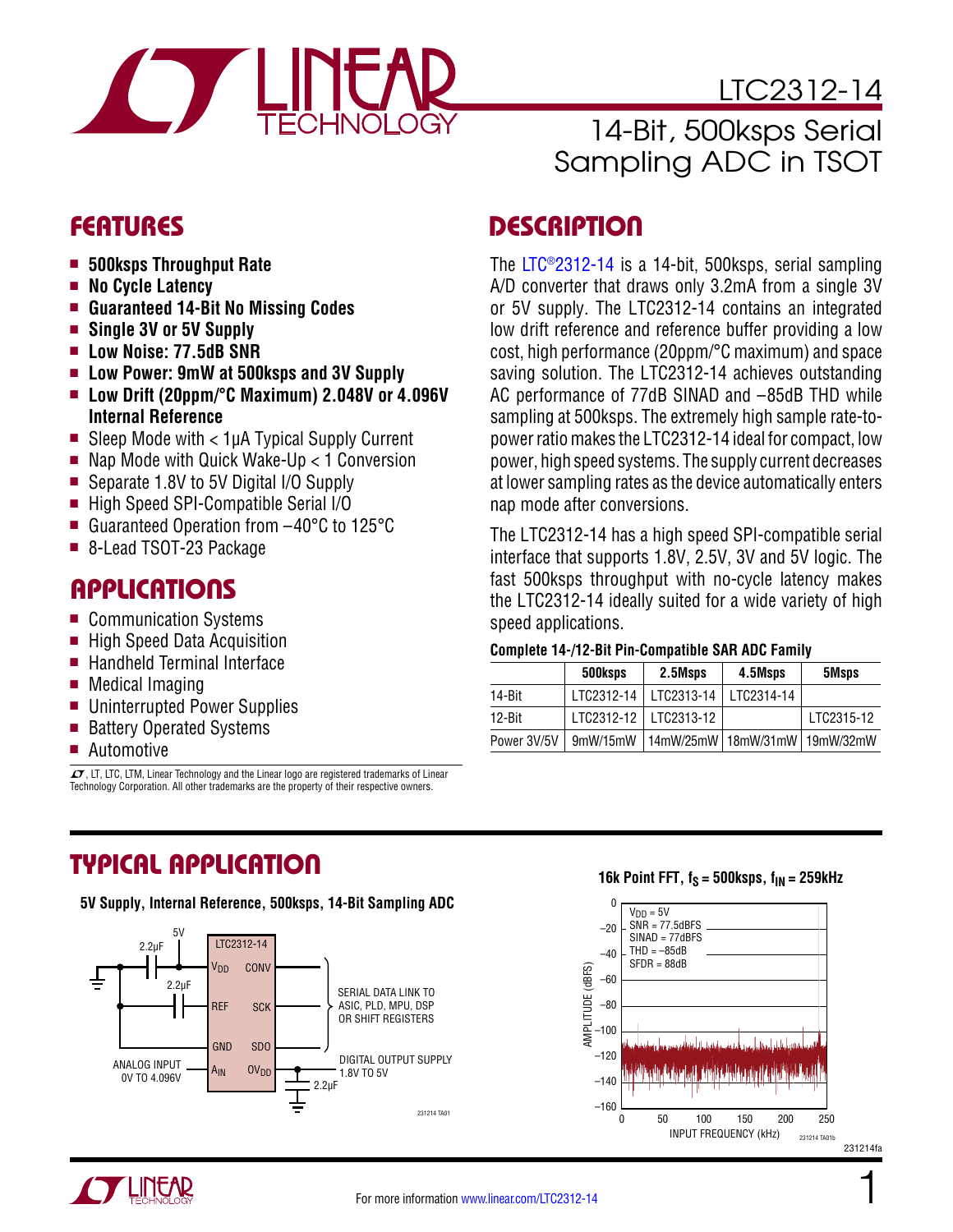# ABSOLUTE MAXIMUM RATINGS PIN CONFIGURATION

**(Notes 1, 2)**

| Reference (REF) and Analog Input (A <sub>IN</sub> ) Voltage         |
|---------------------------------------------------------------------|
|                                                                     |
| Digital Input Voltage (Note 3) (-0.3V) to (OV <sub>DD</sub> + 0.3V) |
|                                                                     |
|                                                                     |
| Operating Temperature Range                                         |
|                                                                     |
|                                                                     |
|                                                                     |
|                                                                     |
| Lead Temperature Range (Soldering, 10 sec)300°C                     |



# ORDER INFORMATION

#### **Lead Free Finish**

| TAPE AND REEL (MINI)  | TAPE AND REEL        | <b>PART MARKING*</b> | PACKAGE DESCRIPTION      | TEMPERATURE RANGE                                                                                                                                                                                                                        |
|-----------------------|----------------------|----------------------|--------------------------|------------------------------------------------------------------------------------------------------------------------------------------------------------------------------------------------------------------------------------------|
| LTC2312CTS8-14#TRMPBF | LTC2312CTS8-14#TRPBF | LTFZK                | l 8-Lead Plastic TSOT-23 | $\circ$ 0°C to 70°C                                                                                                                                                                                                                      |
| LTC2312ITS8-14#TRMPBF | LTC2312ITS8-14#TRPBF | LTFZK                | l 8-Lead Plastic TSOT-23 | $-40^{\circ}$ C to 85 $^{\circ}$ C is a matrix and a set of the set of the set of the set of the set of the set of the set of the set of the set of the set of the set of the set of the set of the set of the set of the set of the set |
| LTC2312HTS8-14#TRMPBF | LTC2312HTS8-14#TRPBF | ltfzk                | l 8-Lead Plastic TSOT-23 | $-40^{\circ}$ C to 125 $^{\circ}$ C                                                                                                                                                                                                      |

TRM = 500 pieces. \*Temperature grades are identified by a label on the shipping container.

Consult LTC Marketing for parts specified with wider operating temperature ranges.

Consult LTC Marketing for information on lead based finish parts.

For more information on lead free part marking, go to: http://www.linear.com/leadfree/

For more information on tape and reel specifications, go to: http://www.linear.com/tapeandreel/

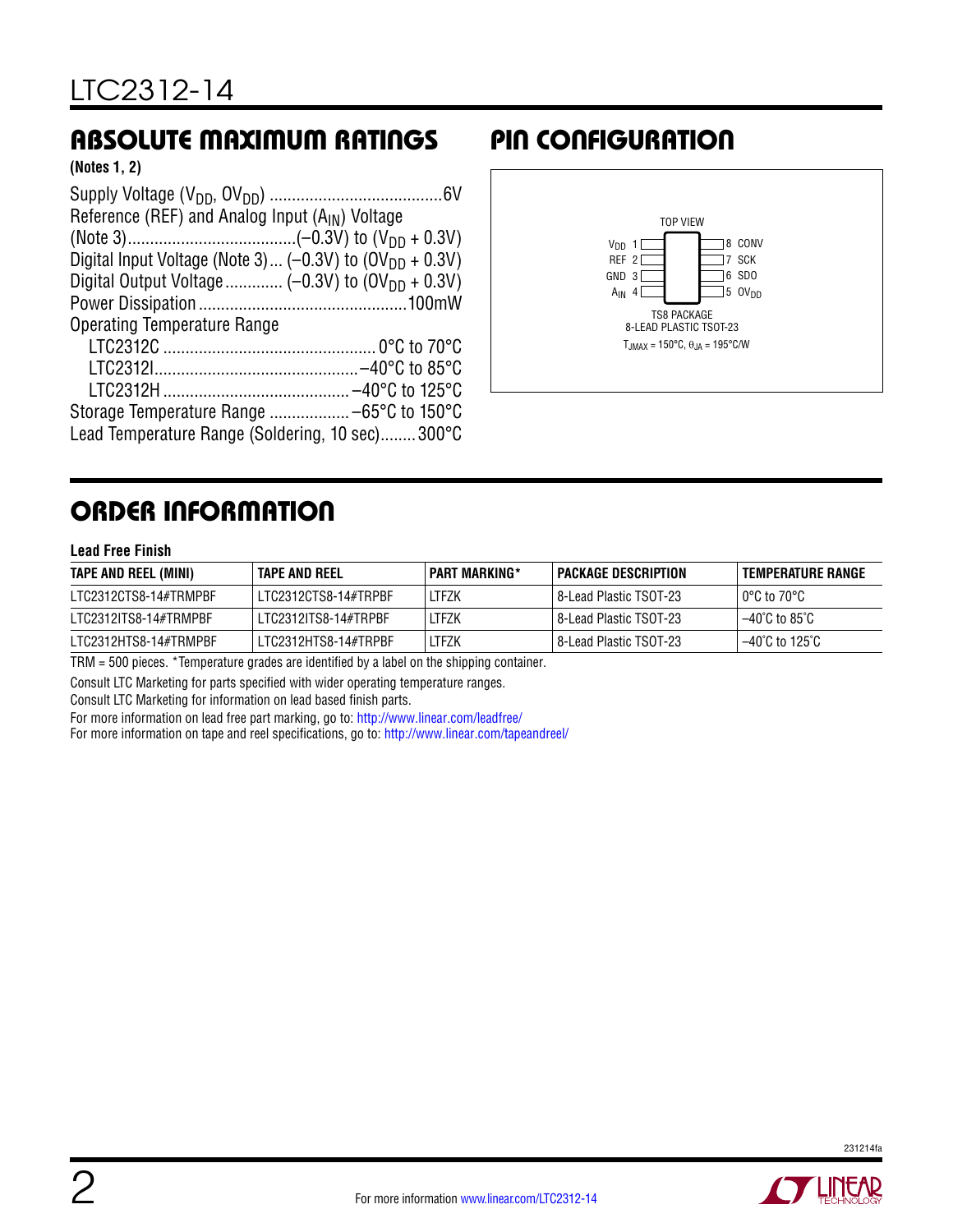### **ELECTRICAL CHARACTERISTICS** The  $\bullet$  denotes the specifications which apply over the full operating

temperature range, otherwise specifications are at T<sub>A</sub> = 25°C. (Note 4)

| <b>SYMBOL</b>         | <b>PARAMETER</b>                | <b>CONDITIONS</b>        | MIN     | TYP | <b>MAX</b>       | <b>UNITS</b>  |
|-----------------------|---------------------------------|--------------------------|---------|-----|------------------|---------------|
| V <sub>AIN</sub>      | Absolute Input Range            |                          | $-0.05$ |     | $V_{DD} + 0.05$  | $\mathcal{U}$ |
| $V_{\text{IN}}$       | Input Voltage Range             | (Note 11)                |         |     | V <sub>REF</sub> |               |
| <b>I<sub>IN</sub></b> | Analog Input DC Leakage Current |                          |         |     |                  | иA            |
| $C_{IN}$              | Analog Input Capacitance        | Sample Mode<br>Hold Mode |         |     |                  | рF<br>рF      |

#### CONVERTER CHARACTERISTICS The  $\bullet$  denotes the specifications which apply over the full operating temperature range, otherwise specifications are at T<sub>A</sub> = 25°C. (Note 4)

| <b>SYMBOL</b> | <b>PARAMETER</b>                    | <b>CONDITIONS</b>                                | <b>MIN</b>         | <b>TYP</b>   | <b>MAX</b>   | <b>UNITS</b>             |
|---------------|-------------------------------------|--------------------------------------------------|--------------------|--------------|--------------|--------------------------|
|               | Resolution                          |                                                  | 14                 |              |              | Bits                     |
|               | No Missing Codes                    |                                                  | 14                 |              |              | <b>Bits</b>              |
|               | <b>Transition Noise</b>             | (Note 6)                                         |                    | 0.7          |              | <b>LSB<sub>RMS</sub></b> |
| INL           | <b>Integral Linearity Error</b>     | $V_{DD}$ = 5V (Note 5)<br>$V_{DD}$ = 3V (Note 5) | $-3.75$<br>$-4$    | ±1<br>±1.5   | 3.75<br>4    | LSB<br>LSB               |
| <b>DNL</b>    | <b>Differential Linearity Error</b> | $V_{DD} = 5V$<br>$V_{DD} = 3V$                   | $-0.99$<br>$-0.99$ | ±0.3<br>±0.4 | 0.99<br>0.99 | <b>LSB</b><br>LSB        |
|               | Offset Error                        | $V_{DD} = 5V$<br>$V_{DD} = 3V$                   | $-9$<br>$-18$      | ±2<br>±4     | 9<br>18      | LSB<br>LSB               |
|               | <b>Full-Scale Error</b>             | $V_{DD} = 5V$<br>$V_{DD} = 3V$                   | $-18$<br>$-34$     | ±5<br>±7     | 18<br>34     | LSB<br>LSB               |
|               | <b>Total Unadjusted Error</b>       | $V_{DD} = 5V$<br>$VDD = 3V$                      | $-22$<br>$-38$     | ±6<br>±8     | 22<br>38     | LSB<br>LSB               |

#### DYNAMIC ACCURACY The  $\bullet$  denotes the specifications which apply over the full operating temperature range, otherwise specifications are at T<sub>A</sub> = 25°C and A<sub>IN</sub> = –1dBFS. (Note 4)

| <b>SYMBOL</b>   | <b>PARAMETER</b>                                                 | <b>CONDITIONS</b>                                                  | <b>MIN</b>   | <b>TYP</b>     | <b>MAX</b>   | UNITS                    |
|-----------------|------------------------------------------------------------------|--------------------------------------------------------------------|--------------|----------------|--------------|--------------------------|
| SINAD           | Signal-to-(Noise + Distortion) Ratio                             | $f_{IN}$ = 20kHz, $V_{DD}$ = 5V<br>$f_{IN}$ = 20kHz, $V_{DD}$ = 3V | 72.5<br>69   | 77<br>72.6     |              | dB<br>dB                 |
| SNR             | Signal-to-Noise Ratio                                            | $f_{IN}$ = 20kHz, $V_{DD}$ = 5V<br>$f_{IN}$ = 20kHz, $V_{DD}$ = 3V | 73.5<br>69.5 | 77.5<br>73     |              | dB<br>dB                 |
| THD             | <b>Total Harmonic Distortion</b><br>First 5 Harmonics            | $f_{IN}$ = 20kHz, $V_{DD}$ = 5V<br>$f_{IN}$ = 20kHz, $V_{DD}$ = 3V |              | $-85$<br>$-85$ | -76<br>$-76$ | dB<br>dB                 |
| <b>SFDR</b>     | Spurious Free Dynamic Range                                      | $f_{IN}$ = 20kHz, $V_{DD}$ = 5V<br>$f_{IN}$ = 20kHz, $V_{DD}$ = 3V | 78<br>76     | 88<br>88       |              | dB<br>dB                 |
| <b>IMD</b>      | Intermodulation Distortion<br>2nd Order Terms<br>3rd Order Terms | $f_{IN1}$ = 53kHz, $f_{IN2}$ = 58kHz,<br>$AIN1$ , $AIN2 = -7dBFS$  |              | -80<br>$-92$   |              | dBc<br>dBc               |
|                 | <b>Full Power Bandwidth</b>                                      | At 3dB<br>At $0.1dB$                                               |              | 130<br>20      |              | <b>MHz</b><br><b>MHz</b> |
|                 | -3dB Input Linear Bandwidth                                      | $SINAD \geq 74dB$                                                  |              | 5              |              | <b>MHz</b>               |
| t <sub>AP</sub> | <b>Aperture Delay</b>                                            |                                                                    |              |                |              | ns                       |
| <b>L</b> JITTER | Aperture Jitter                                                  |                                                                    |              | 10             |              | ps <sub>RMS</sub>        |

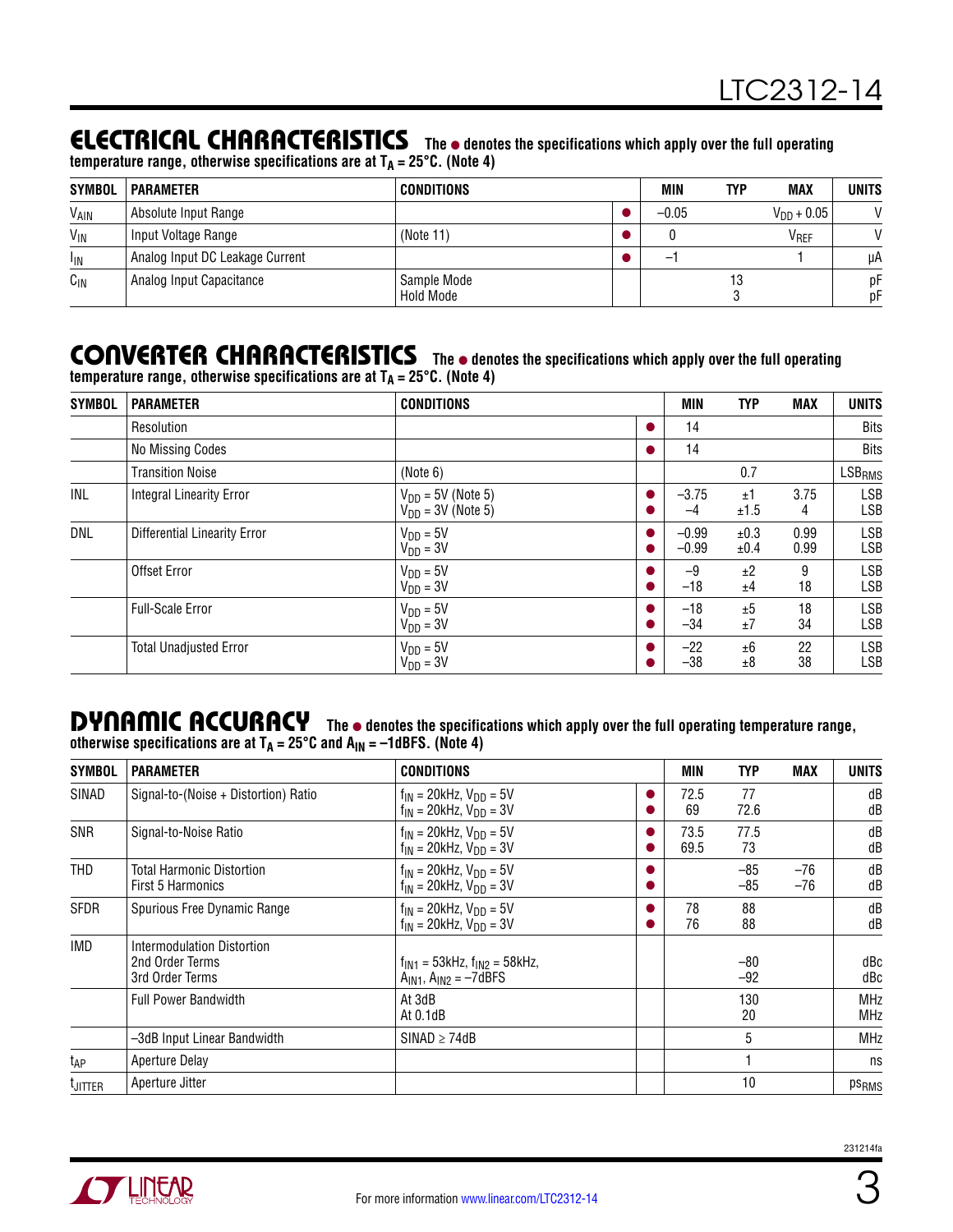### REFERENCE INPUT/OUTPUT The  $\bullet$  denotes the specifications which apply over the full operating temperature

**range, otherwise specifications are at TA = 25°C. (Note 4)**

| SYMBOL           | <b>PARAMETER</b>                                                   | CONDITIONS                                                                                                        | MIN                                  | <b>TYP</b>     | <b>MAX</b>             | <b>UNITS</b>          |
|------------------|--------------------------------------------------------------------|-------------------------------------------------------------------------------------------------------------------|--------------------------------------|----------------|------------------------|-----------------------|
| V <sub>REF</sub> | V <sub>RFF</sub> Output Voltage                                    | $2.7V \leq V_{\text{DD}} \leq 3.6V$<br>$4.75 \le V_{DD} \le 5.25V$                                                | 2.040<br>4.080                       | 2.048<br>4.096 | 2.056<br>4.112         | V<br>V                |
|                  | V <sub>REF</sub> Temperature Coefficient                           |                                                                                                                   |                                      |                | 20                     | ppm/°C                |
|                  | V <sub>RFF</sub> Output Resistance                                 | Normal Operation, $I_{\text{LOAD}} = 0$ mA to 5mA<br>Overdrive Condition<br>$(V_{REFIN} \geq V_{REFOUT} + 50$ mV) |                                      | 52             |                        | $\Omega$<br>$k\Omega$ |
|                  | V <sub>RFF</sub> Line Regulation                                   | $2.7V \leq V_{DD} \leq 3.6V$<br>$4.75 \le V_{DD} \le 5.25V$                                                       |                                      | 0.4<br>0.2     |                        | mV/V<br>mV/V          |
|                  | V <sub>RFF</sub> 2.048V/4.096V Supply Threshold                    |                                                                                                                   |                                      | 4.15           |                        | $\vee$                |
|                  | V <sub>RFF</sub> 2.048V/4.096V Supply Threshold Hysteresis         |                                                                                                                   | $V_{REF} + 50mV$<br>$V_{REF} + 50mV$ | 150            |                        | mV                    |
|                  | V <sub>RFF</sub> Input Voltage Range<br>(External Reference Input) | 2.7V ≤ V <sub>DD</sub> ≤ 3.6V<br>$4.75 \le V_{DD} \le 5.25V$                                                      |                                      |                | V <sub>DD</sub><br>4.3 | V<br>V                |

# **DIGITAL INPUTS AND DIGITAL OUTPUTS** The  $\bullet$  denotes the specifications which apply over the

full operating temperature range, otherwise specifications are at T<sub>A</sub> = 25°C. (Note 4)

| <b>SYMBOL</b>   | <b>PARAMETER</b>             | <b>CONDITIONS</b>                            |           | <b>MIN</b>          | <b>TYP</b> | MAX                   | <b>UNITS</b> |
|-----------------|------------------------------|----------------------------------------------|-----------|---------------------|------------|-----------------------|--------------|
| $V_{\text{IH}}$ | High Level Input Voltage     |                                              | $\bullet$ | $0.8 \cdot 0V_{DD}$ |            |                       | V            |
| $V_{IL}$        | Low Level Input Voltage      |                                              |           |                     |            | $0.2 \cdot O(V_{DD})$ | V            |
| I <sub>IN</sub> | Digital Input Current        | $V_{IN}$ = 0V to $OV_{DD}$                   |           | $-10$               |            | 10                    | μA           |
| $C_{\text{IN}}$ | Digital Input Capacitance    |                                              |           |                     | 5          |                       | pF           |
| $V_{OH}$        | High Level Output Voltage    | $I0 = -500 \mu A$ (Source)                   |           | $OVDD-0.2$          |            |                       | V            |
| $V_{OL}$        | Low Level Output Voltage     | $I0$ = 500µA (Sink)                          |           |                     |            | 0.2                   | V            |
| $I_{0Z}$        | Hi-Z Output Leakage Current  | $V_{OUT}$ = 0V to $OV_{DD}$ , CONV = High    |           | $-10$               |            | 10                    | μA           |
| $C_{OZ}$        | Hi-Z Output Capacitance      | $CONV = High$                                |           |                     | 4          |                       | pF           |
| <b>I</b> SOURCE | <b>Output Source Current</b> | $V_{\text{OUT}} = 0V, 0V_{\text{DD}} = 1.8V$ |           |                     | $-20$      |                       | mA           |
| <b>ISINK</b>    | <b>Output Sink Current</b>   | $V_{OUIT} = OV_{DD} = 1.8V$                  |           |                     | 20         |                       | mA           |

#### POWER REQUIREMENTS The  $\bullet$  denotes the specifications which apply over the full operating temperature **range, otherwise specifications are at TA = 25°C. (Note 4)**

| <b>SYMBOL</b>                          | <b>PARAMETER</b>                                                                    | <b>CONDITIONS</b>     | <b>MIN</b>  | <b>TYP</b>        | <b>MAX</b>       | <b>UNITS</b>         |
|----------------------------------------|-------------------------------------------------------------------------------------|-----------------------|-------------|-------------------|------------------|----------------------|
| $V_{DD}$                               | <b>Supply Voltage</b><br>3V Operational Range<br>5V Operational Range               |                       | 2.7<br>4.75 | 3<br>5            | 3.6<br>5.25      | V<br>V               |
| OV <sub>DD</sub>                       | Digital Output Supply Voltage                                                       |                       | 1.71        |                   | 5.25             | V                    |
| $I_{\text{TOTAL}}$ =<br>$IVDD + IOVDD$ | Supply Current, Static Mode<br><b>Operational Mode</b><br>Nap Mode<br>Sleep Mode    | $CONV = OV. SCK = OV$ |             | 3.4<br>3.2<br>0.2 | 4.3<br>4<br>5    | mA<br>mA<br>mA<br>μA |
| $P_D$                                  | Power Dissipation, Static Mode<br><b>Operational Mode</b><br>Nap Mode<br>Sleep Mode | $CONV = OV, SCK = OV$ |             | 17<br>16<br>10    | 21.5<br>20<br>25 | mW<br>mW<br>mW<br>μW |



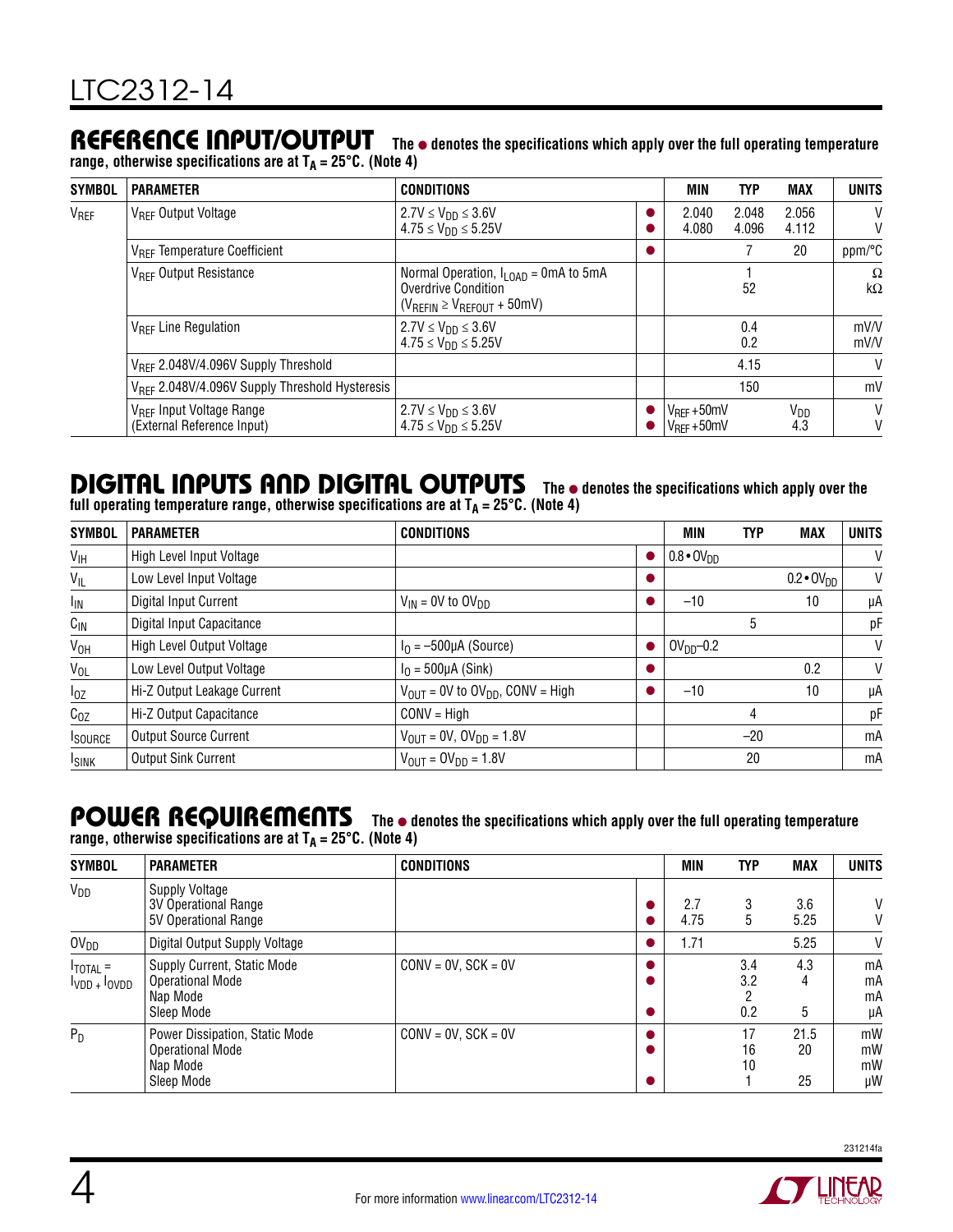### ADC TIMING CHARACTERISTICS The  $\bullet$  denotes the specifications which apply over the full operating

temperature range, otherwise specifications are at T<sub>A</sub> = 25°C. (Note 4)

| <b>SYMBOL</b>            | <b>PARAMETER</b>                                              | <b>CONDITIONS</b>                            | <b>MIN</b> | <b>TYP</b> | <b>MAX</b> | <b>UNITS</b> |
|--------------------------|---------------------------------------------------------------|----------------------------------------------|------------|------------|------------|--------------|
| <sup>t</sup> SAMPLE(MAX) | Maximum Sampling Frequency                                    | (Notes 7, 8)                                 |            |            | 500        | kHz          |
| $t_{\mathsf{SCK}}$       | <b>Shift Clock Frequency</b>                                  | (Notes 7, 8)                                 |            |            | 20         | <b>MHz</b>   |
| t <sub>SCK</sub>         | <b>Shift Clock Period</b>                                     |                                              | 50         |            |            | ns           |
| <b>THROUGHPUT</b>        | Minimum Throughput Time, t <sub>ACQ</sub> + t <sub>CONV</sub> |                                              |            |            | 2000       | ns           |
| t <sub>conv</sub>        | <b>Conversion Time</b>                                        |                                              | 1300       |            |            | ns           |
| t <sub>ACQ</sub>         | <b>Acquisition Time</b>                                       |                                              | 700        |            |            | ns           |
| t <sub>1</sub>           | Minimum CONV Pulse Width                                      | (Note 7), Valid for Nap and Sleep Modes Only | 10         |            |            | ns           |
| $\frac{t_2}{}$           | SCK↑ Setup Time After CONV↓                                   | (Note 7)                                     | 10         |            |            | ns           |
| $\frac{t_3}{}$           | SDO Enable Time After CONV↓                                   | (Notes 7, 8)                                 |            |            | 10         | ns           |
| $t_4$                    | SDO Data Valid Access Time after SCK↓                         | (Notes 7, 8, 9)                              |            |            | 11         | ns           |
| $t_5$                    | <b>SCK Low Time</b>                                           |                                              | 10         |            |            | ns           |
| $t_6$                    | <b>SCK High Time</b>                                          |                                              | 10         |            |            | ns           |
| $t_7$                    | SDO Data Valid Hold Time After SCK↓                           | (Notes 7, 8, 9)                              |            |            |            | ns           |
| t <sub>8</sub>           | SDO into Hi-Z State Time After CONVT                          | (Notes 7, 8, 10)                             | 3          |            | 10         | ns           |
| tg                       | CONV↑ Quiet Time After 14th SCK↓                              | (Note 7)                                     | 15         |            |            | ns           |
| <sup>T</sup> WAKE_NAP    | Power-Up Time from Nap Mode                                   | See Nap Mode Section                         |            | 50         |            | ns           |
| t <sub>WAKE</sub> _SLEEP | Power-Up Time from Sleep Mode                                 | See Sleep Mode Section                       |            | 1.1        |            | ms           |

**Note 1.** Stresses beyond those listed under Absolute Maximum Ratings may cause permanent damage to the device. Exposure to any Absolute Maximum Rating condition for extended periods may affect device reliability and lifetime.

**Note 2**. All voltage values are with respect to ground.

**Note 3.** When these pin voltages are taken below ground or above V<sub>DD</sub>  $(A_{IN}, REF)$  or  $OV<sub>DD</sub>$  (SCK, CONV, SDO) they will be clamped by internal diodes. This product can handle input currents up to 100mA below ground or above  $V_{DD}$  or  $OV_{DD}$  without latch-up.

**Note 4.**  $V_{DD} = 5V$ ,  $OV_{DD} = 2.5V$ ,  $f_{SMPL} = 500kHz$ ,  $f_{SCK} = 20MHz$ ,  $A_{IN} =$ –1dBFS and internal reference unless otherwise noted.

**Note 5.** Integral nonlinearity is defined as the deviation of a code from a straight line passing through the actual endpoints of the transfer curve. The deviation is measured from the center of the quantization band.

**Note 6.** Typical RMS noise at code transitions.

**Note 7.** Parameter tested and guaranteed at  $OV<sub>DD</sub> = 2.5V$ . All input signals are specified with  $t_r = t_f = 1$ ns (10% to 90% of OV<sub>DD</sub>) and timed from a voltage level of OV<sub>DD</sub>/2.

**Note 8.** All timing specifications given are with a 10pF capacitance load. Load capacitances greater than this will require a digital buffer.

**Note 9.** The time required for the output to cross the  $V_{OH}$  or  $V_{OL}$  voltage.

**Note 10.** Guaranteed by design, not subject to test.

**Note 11.** Recommended operating conditions.

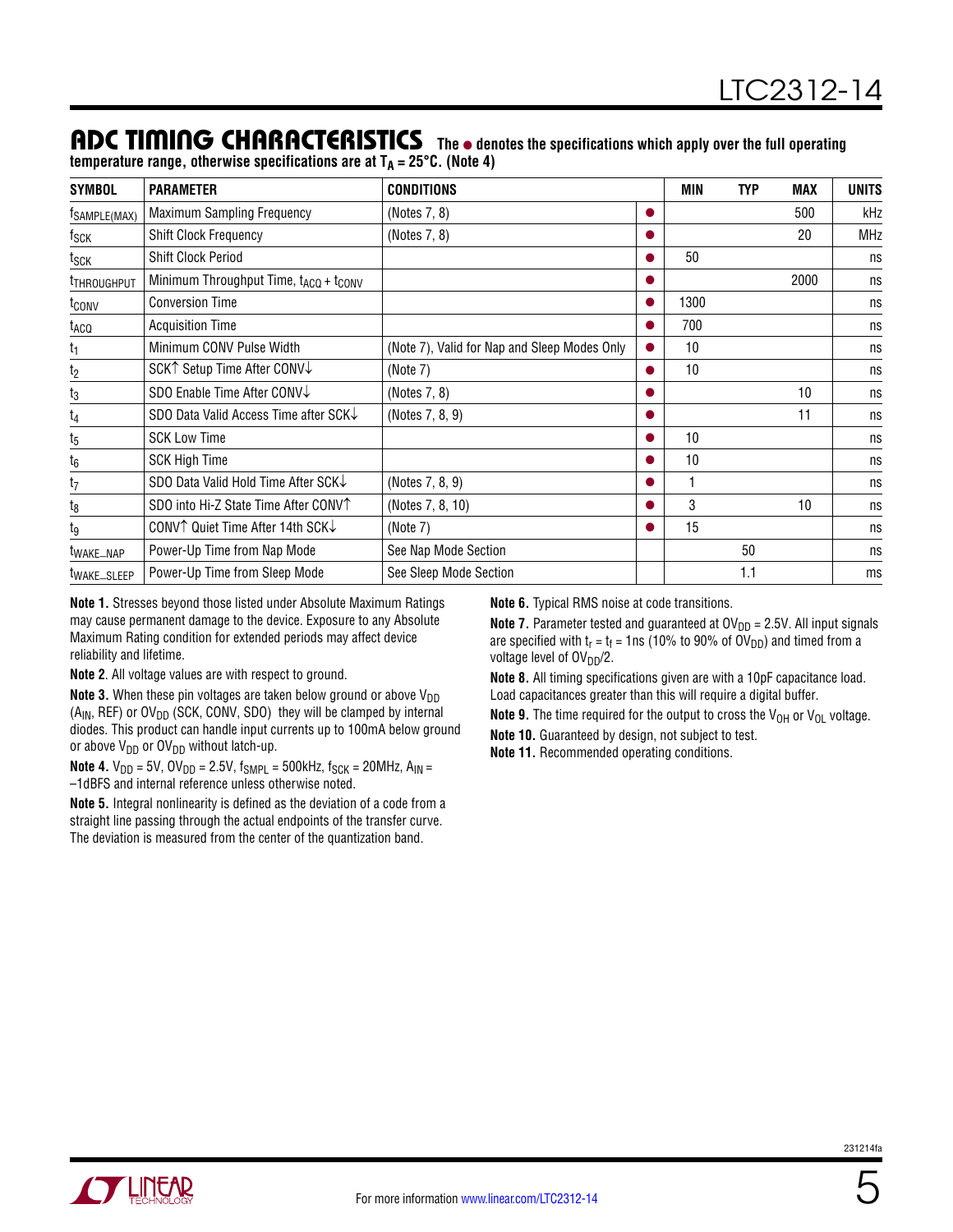# TYPICAL PERFORMANCE CHARACTERISTICS T<sub>A</sub> = 25°C, V<sub>DD</sub> = 5V, OV<sub>DD</sub> = 2.5V, f<sub>SMPL</sub> = 500ksps,

**unless otherwise noted.**









**DC Histogram Near Mid-Scale (Code 8192)**



#### **SNR, SINAD vs Input Frequency (100kHz to 1.2MHz)**



**SNR, SINAD vs Temperature,** 

SNR

SINAD

**fIN = 259kHz**

–55 –35

71

74 73 72

78 77

79

SNR, SINAD (dBFS) 75 76

SNR, SINAD (dBFS)

#### **THD, Harmonics vs Input Frequency (100kHz to 1.2MHz)**



**THD, Harmonics vs Temperature, fIN = 259kHz**







TEMPERATURE (°C)

SNR

SINAD

–15 5 25 45 65 85 105 125

 $V<sub>DD</sub> = 5V$ 

231214 G08

 $V<sub>DD</sub> = 3V$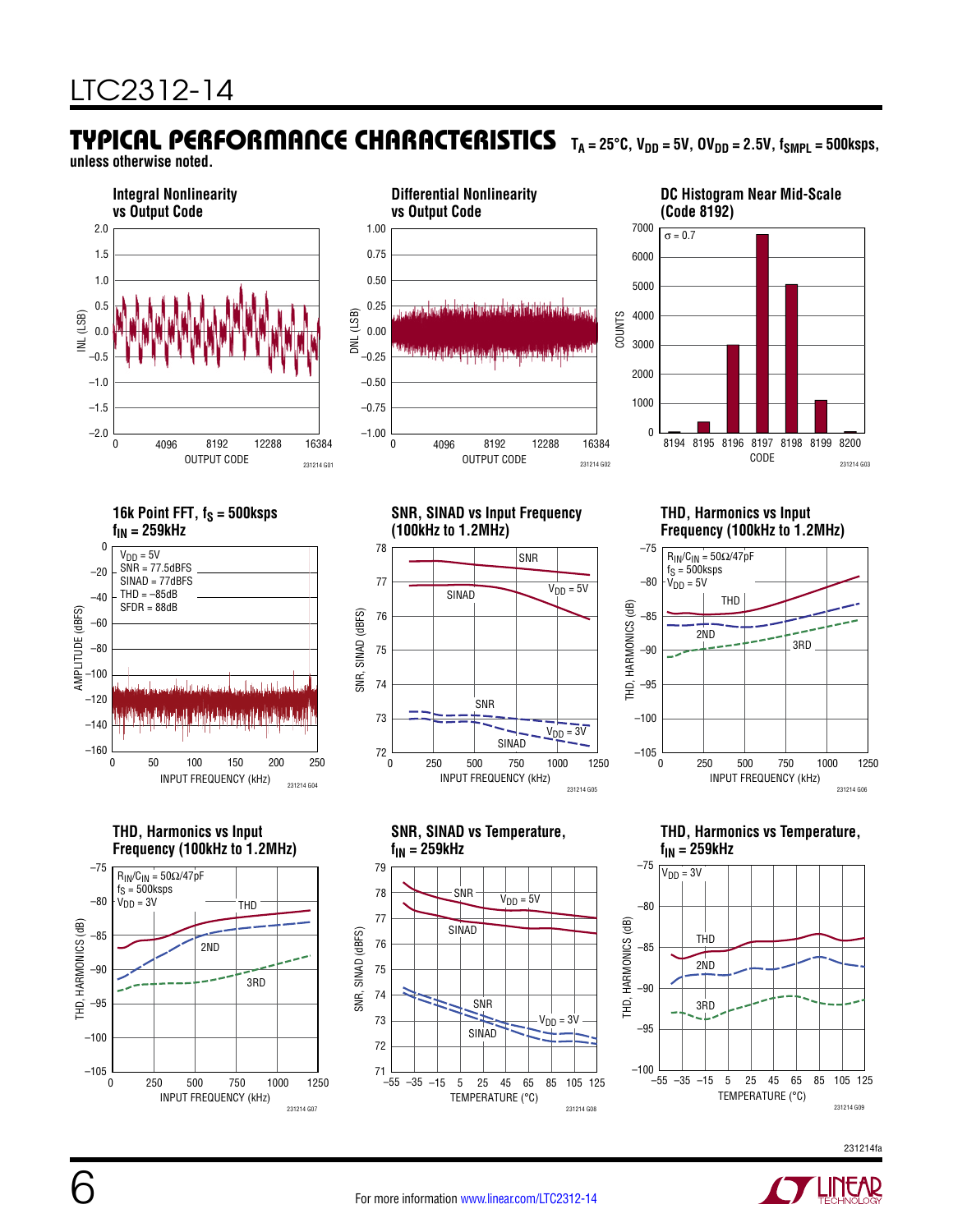#### TYPICAL PERFORMANCE CHARACTERISTICS T<sub>A</sub> = 25°C, V<sub>DD</sub> = 5V, OV<sub>DD</sub> = 2.5V, f<sub>SMPL</sub> = 500ksps, **unless otherwise noted.**





**TLINEAR** 



7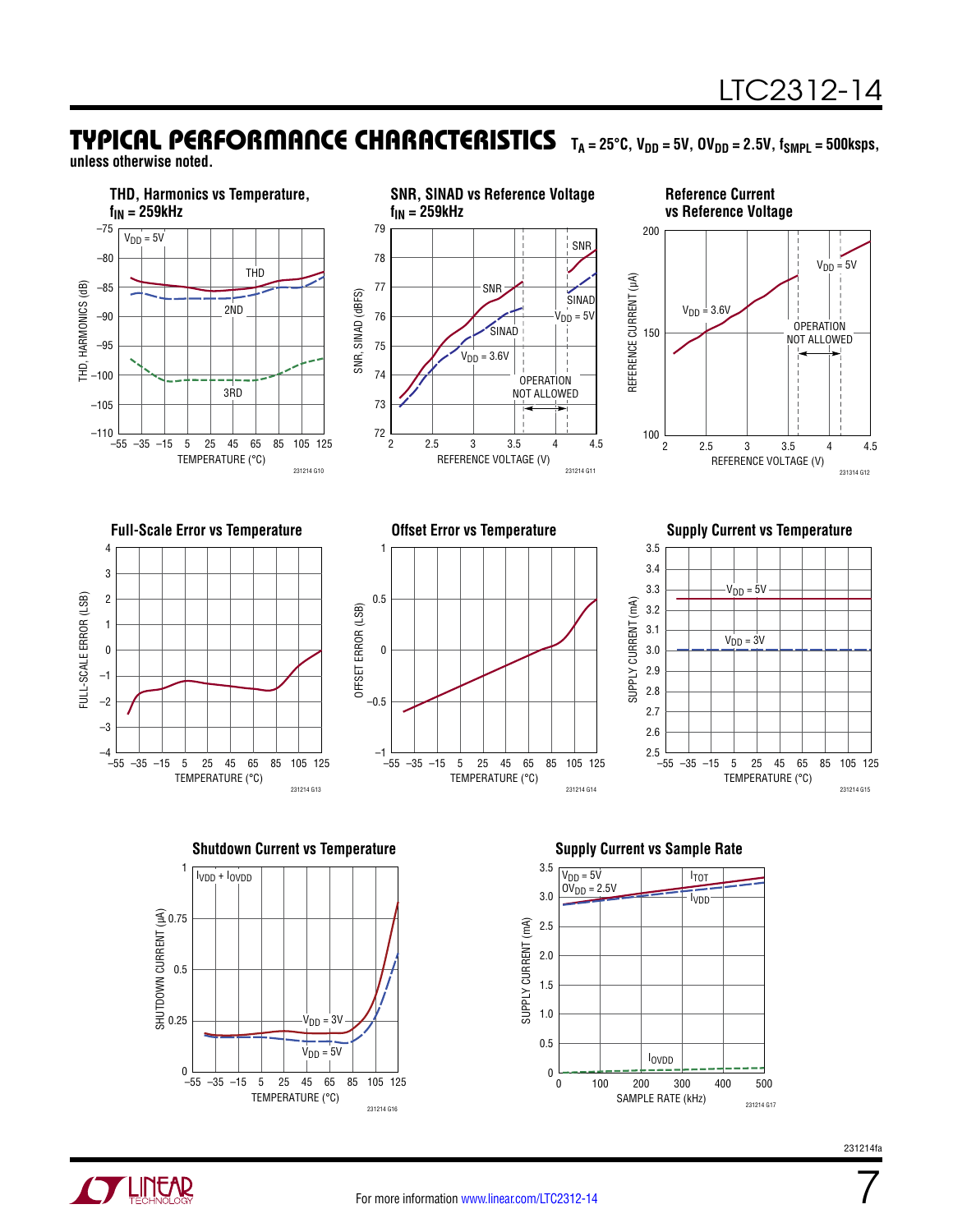# TYPICAL PERFORMANCE CHARACTERISTICS TA=25°C, V<sub>DD</sub>=5V, OV<sub>DD</sub>=2.5V, f<sub>SMPL</sub>=500ksps,

**unless otherwise noted.**



### PIN FUNCTIONS

**V<sub>DD</sub>** (Pin 1): Power Supply. The ranges of V<sub>DD</sub> are 2.7V to 3.6V and 4.75V to 5.25V. Bypass  $V_{DD}$  to GND with a 2.2µF ceramic chip capacitor.

**REF (Pin 2):** Reference Input/Output. The REF pin voltage defines the input span of the ADC, OV to  $V_{REF}$ . By default, REF is an output pin and produces a reference voltage  $V_{\text{RFF}}$  of either 2.048V or 4.096V depending on  $V_{DD}$  (see Table 2). Bypass to GND with a 2.2 $\mu$ F, low ESR, high quality ceramic chip capacitor. The REF pin may be overdriven with a voltage at least 50mV higher than the internal reference voltage output.

**GND (Pin 3):** Ground. The GND pin must be tied directly to a solid ground plane.

**A<sub>IN</sub>** (Pin 4): Analog Input. A<sub>IN</sub> is a single-ended input with respect to GND with a range from 0V to  $V_{\text{RFF}}$ .

**OV<sub>DD</sub>** (Pin 5): I/O Interface Digital Power. The OV<sub>DD</sub> range is 1.71V to 5.25V. This supply is nominally set to the same supply as the host interface (1.8V, 2.5V, 3.3V or 5V). Bypass to GND with a 2.2µF ceramic chip capacitor. **SDO (Pin 6):** Serial Data Output. The A/D conversion result is shifted out on SDO as a serial data stream with the MSB first through the LSB last. The data stream consists of 14 bits of conversion data followed by trailing zeros. There is no cycle latency. Logic levels are determined by  $O(V_{DD})$ .

**SCK (Pin 7):** Serial Data Clock Input. The SCK serial clock synchronizes the serial data transfer. SDO data transitions on the falling edge of SCK. Logic levels are determined by  $OV<sub>DD</sub>$ .

**CONV (Pin 8):** Convert Input. This active high signal starts a conversion on the rising edge. The conversion is timed via an internal oscillator. The device automatically powers down following the conversion process. The SDO pin is in high impedance when CONV is a logic high. Bringing CONV low enables the SDO pin and outputs the MSB. Subsequent bits of the conversion data are read out serially on the falling edge of SCK. A logic low on CONV also places the sample-and-holdintosamplemode. Logic levels are determined by  $O(V_{DD})$ .

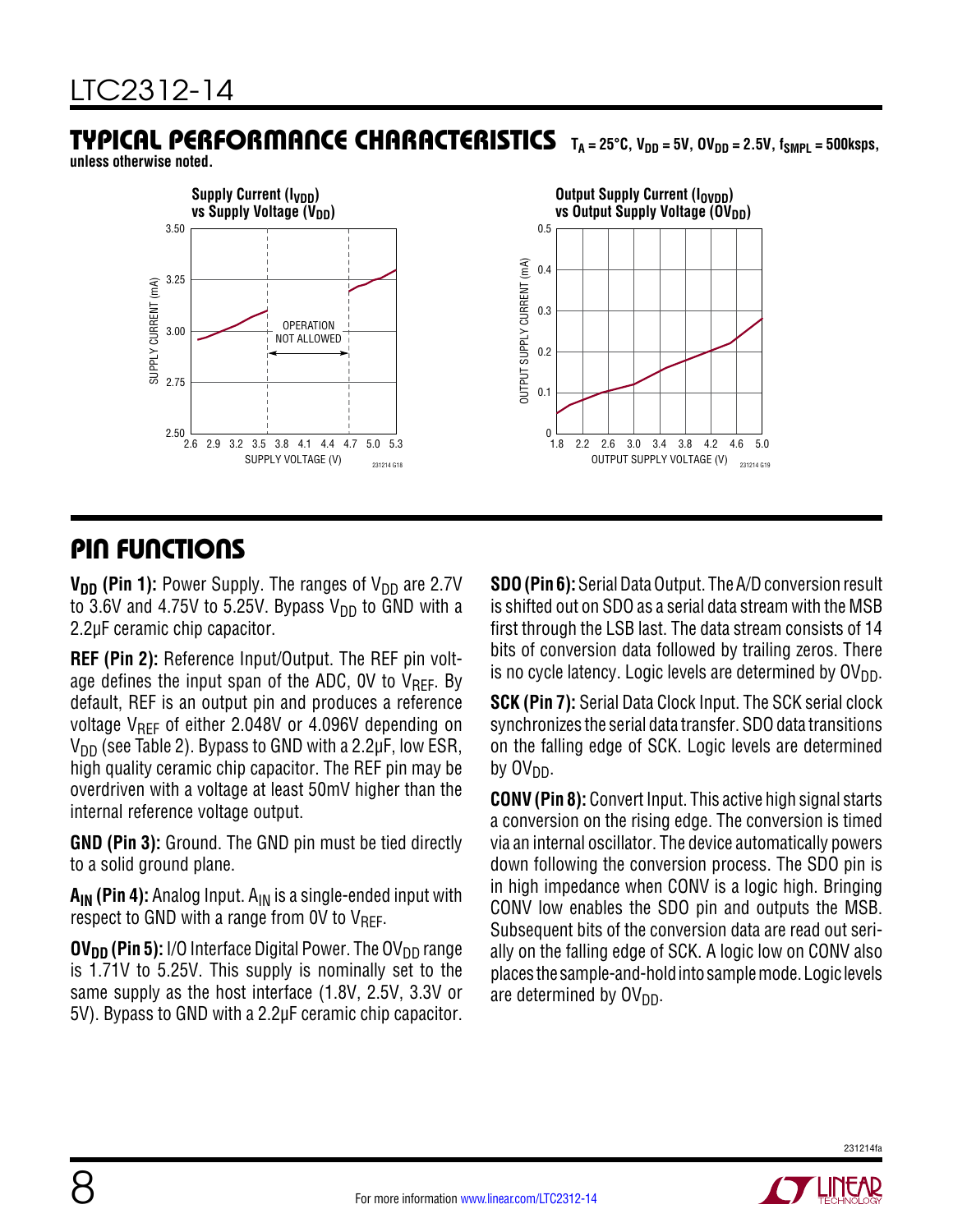### BLOCK DIAGRAM



## TIMING DIAGRAMS







231214 TD03 231214 TD04 **Figure 3. SDO Data Valid Hold After SCK**↓



231214 TD01 231214 TD02 **Figure 2. SDO Into Hi-Z After CONV**↑



**Figure 4. SDO Data Valid Access After SCK**↓

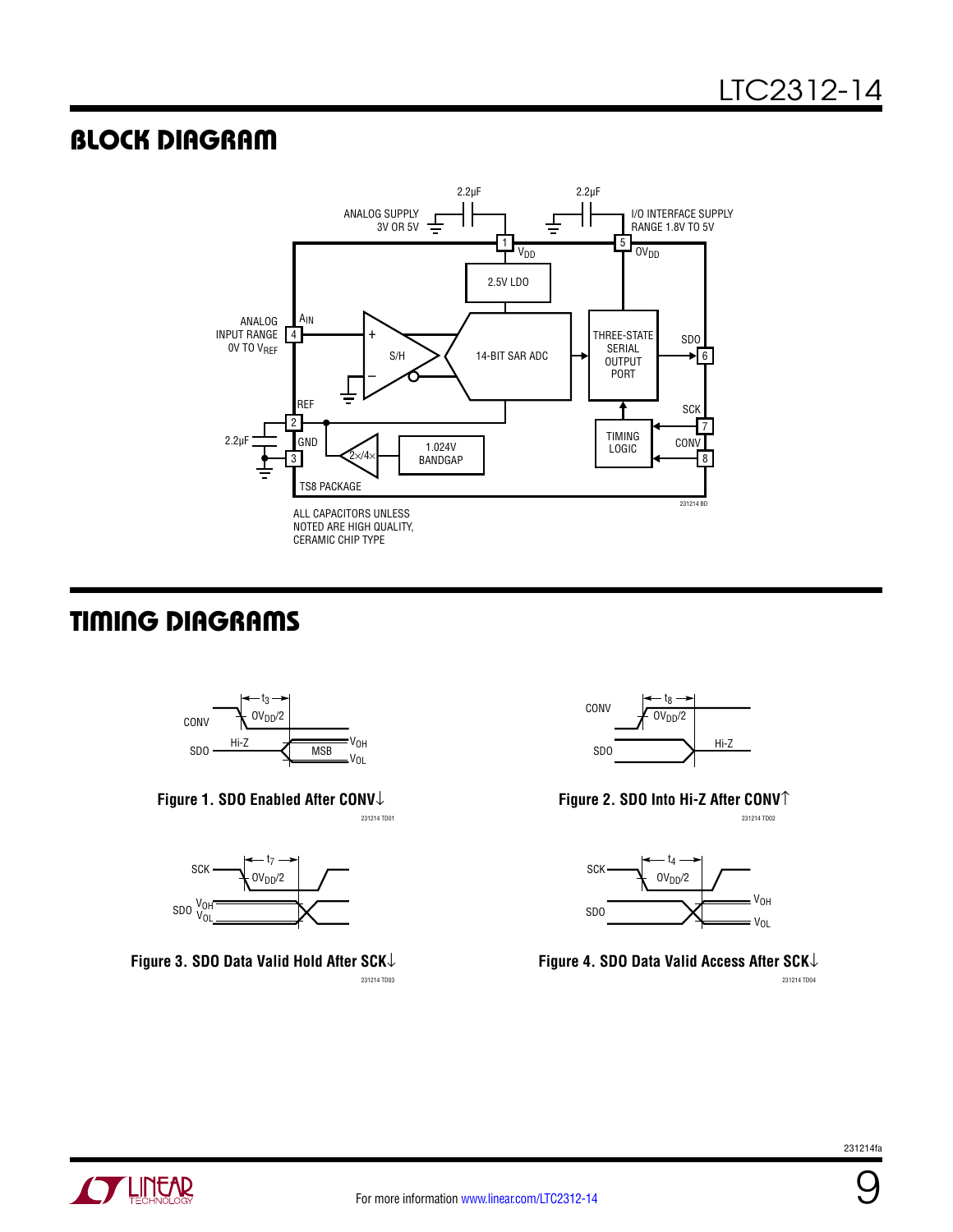#### **Overview**

The LTC2312-14 is a low noise, high speed, 14-bit successive approximation register (SAR) ADC. The LTC2312-14 operates from a single 3V or 5V supply and provides a low drift (20ppm/°C maximum), internal reference and reference buffer. The internal reference buffer is automatically configured with a 2.048V span in low supply range (2.7V to 3.6V) and with a 4.096V span in the high supply range (4.75V to 5.25V). The LTC2312-14 samples at a 500ksps rate and supports a 20MHz serial data read clock. The LTC2312-14 achieves excellent dynamic performance (77dB SINAD, 85dB THD) while dissipating only 15mW from a 5V supply up to the 500ksps conversion rate. The LTC2312-14 outputs the conversion data with no cycle latency onto the SDO pin. The SDO pin output logic levels are supplied by the dedicated  $\text{OV}_{DD}$  supply pin which has a wide supply range (1.71V to 5.25V) allowing the LTC2312-14 to communicate with 1.8V, 2.5V, 3V or 5V systems. The LTC2312-14 automatically switches to nap mode following the conversion process to save power. The device also provides a sleep power-down mode through serial interface control to reduce power dissipation during long inactive periods.

#### **Serial Interface**

The LTC2312-14 communicates with microcontrollers, DSPs and other external circuitry via a 3-wire interface. A rising CONV edge starts the conversion process which is timed via an internal oscillator. Following the conversion process the device automatically switches to nap mode to save power as shown in Figure 7. This feature saves considerable power for the LTC2312-14 operating at lower sampling rates. As shown in Figures 5 and 6, it is recommended to hold SCK static low or high during  $t_{\text{CONV}}$ . Note that CONV must be held high for the entire minimum conversion time  $(t_{\text{CONV}})$ . A falling CONV edge enables SDO and outputs the MSB. Subsequent SCK falling edges clock out the remaining data as shown in Figures 5 and 6. Data is serially output MSB first through LSB last, followed by trailing zeros if further SCK falling edges are applied.

#### **Serial Data Output (SDO)**

The SDO output is always forced into the high impedance state while CONV is high. The falling edge of CONV enables SDO and also places the sample and hold into sample mode. The A/D conversion result is shifted out on the SDO pin as a serial data stream with the MSB first. The MSB is output on SDO on the falling edge of CONV. Delay  $t_3$  is the data valid access time for the MSB. The following 13 bits of conversion data are shifted out on SDO on the falling edge of SCK. Delay  $t_4$  is the data valid access time for output data shifted out on the falling edge of SCK. There is no data latency. Subsequent falling SCK edges applied after the LSB is output will output zeros indefinitely on the SDO pin.

The output swing on the SDO pin is controlled by the  $O(V_{DD}$  pin voltage and supports a wide operating range from 1.71V to 5.25V independent of the  $V_{DD}$  pin voltage.

#### **Power Considerations**

The LTC2312-14 provides two sets of power supply pins: the analog power supply  $(V_{DD})$  and the digital input/output interface power supply ( $\text{OV}_{\text{DD}}$ ). The flexible  $\text{OV}_{\text{DD}}$  supply allows the LTC2312-14 to communicate with any digital logic operating between 1.8V and 5V, including 2.5V and 3.3V systems.

#### **Entering Nap/Sleep Mode**

Pulsing CONV two times and holding SCK static places the LTC2312-14 into nap mode. Pulsing CONV four times and holding SCK static places the LTC2312-14 into sleep mode. In sleep mode, all bias circuitry is shut down, including the internal bandgap and reference buffer, and only leakage currents remain (0.2µA typical). Because the reference buffer is externally bypassed with a large capacitor (2.2µF), the LTC2312-14 requires a significant wait time (1.1ms) to recharge this capacitance before an accurate conversion can be made. In contrast, nap mode does not power down the internal bandgap or reference buffer allowing for a fast wake-up and accurate conversion within one conversion clock cycle. Supply current during nap mode is nominally 2mA.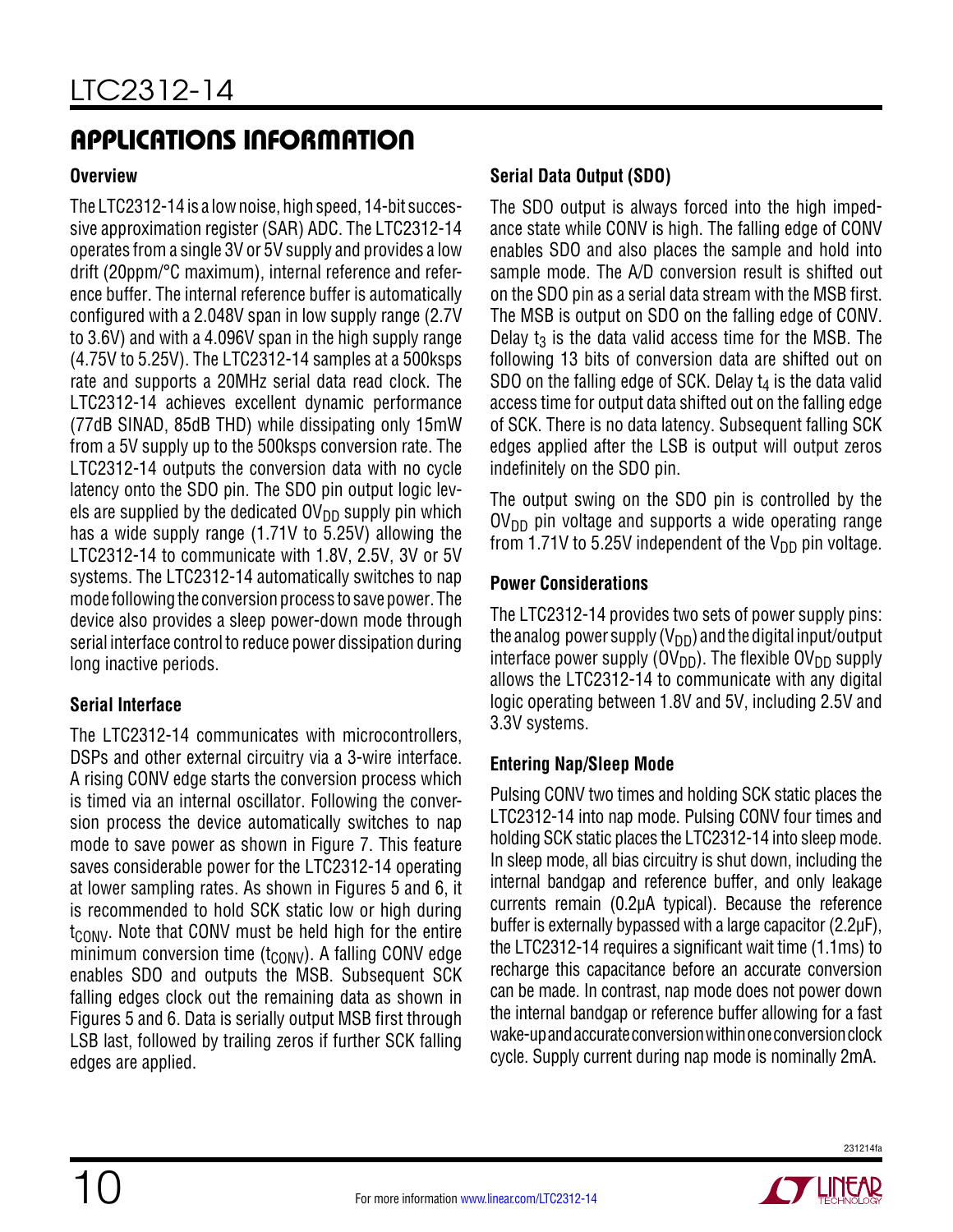

Figure 5. LTC2312-14 Serial Interface Timing Diagram (SCK Low During t<sub>CONV</sub>)



Figure 6. LTC2312-14 Serial Interface Timing Diagram (SCK High During t<sub>CONV</sub>)



Figure 7. LTC2312-14 Nap Mode Power-Down Following Conversion for t<sub>CONV</sub> > t<sub>CONV-MIN</sub>



11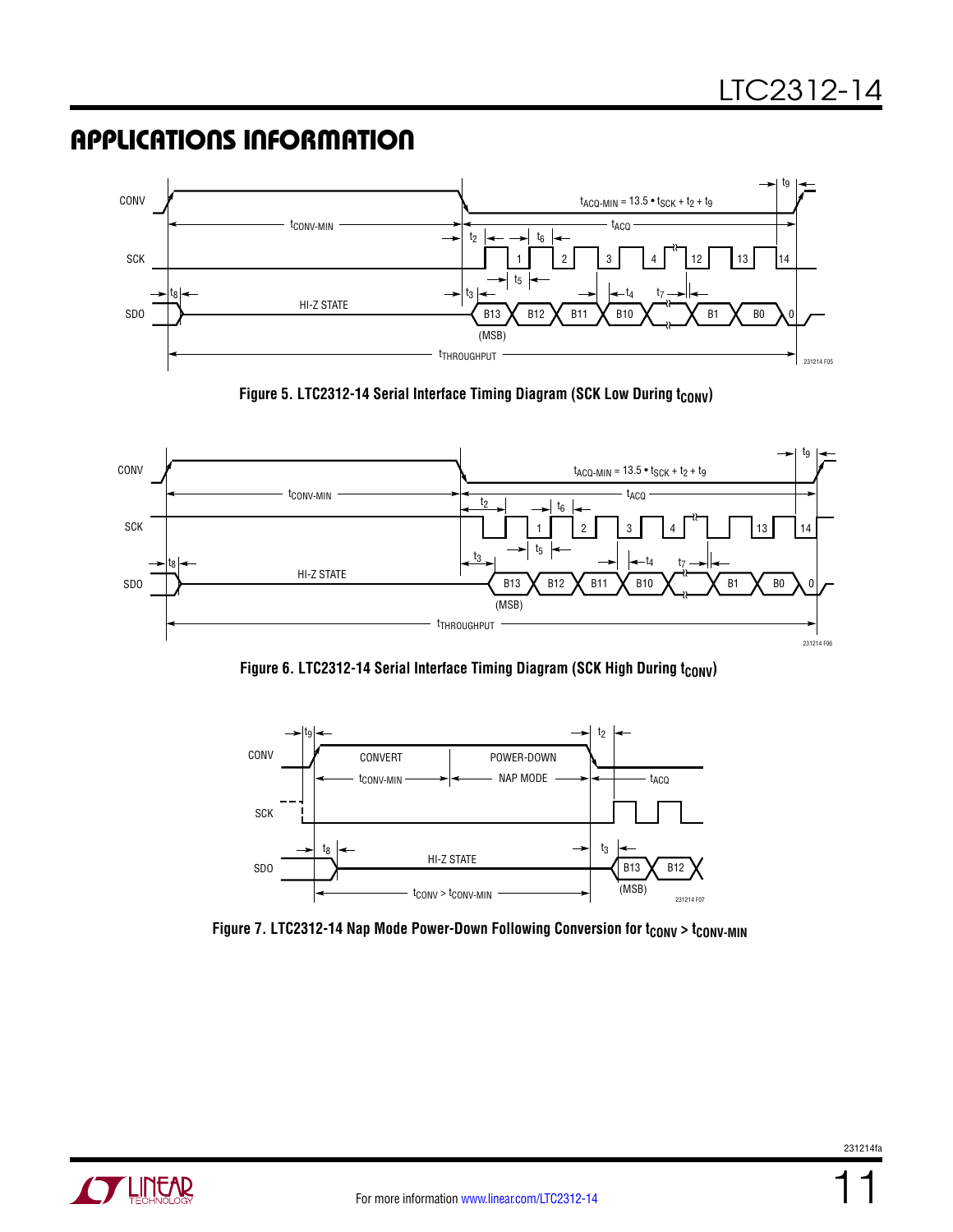#### **Exiting Nap/Sleep Mode**

Waking up the LTC2312-14 from either nap or sleep mode, as shown in Figures 8 and 9, requires SCK to be pulsed one time. A conversion cycle  $(t_{ACO})$  may be started immediately following nap mode as shown in Figure 8. A period of time allowing the reference voltage to recover must follow waking up from sleep mode as shown in Figure 9. The wait period required before initiating a conversion for the recommended value of  $C_{\text{RFF}}$  of 2.2µF is 1.1ms.

#### **Power Supply Sequencing**

The LTC2312-14 does not have any specific power supply sequencing requirements. Care should be taken to observe the maximum voltage relationships described in the Absolute Maximum Ratings section.

#### **Single-Ended Analog Input Drive**

The analog input of the LTC2312-14 is easy to drive. The input draws only one small current spike while charging the sample-and-hold capacitor following the falling edge of CONV. During the conversion, the analog input draws only a small leakage current. If the source impedance of the driving circuit is low, then the input of the LTC2312-14 can be driven directly. As the source impedance increases, so will the acquisition time. For minimum acquisition time

with high source impedance, a buffer amplifier should be used. The main requirement is that the amplifier driving the analog input must settle after the small current spike before the next conversion starts. Settling time must be less than  $t_{ACQ-MIN}$  (700ns) for full performance at the maximumthroughputrate. While choosinganinput amplifier, also keep in mind the amount of noise and harmonic distortion the amplifier contributes.

#### **Choosing an Input Amplifier**

Choosing an input amplifier is easy if a few requirements are taken into consideration. First, to limit the magnitude of the voltage spike seen by the amplifier from charging the sampling capacitor, choose an amplifier that has a low output impedance  $\langle$ <50Ω) at the closed-loop bandwidth frequency. For example, if an amplifier is used in a gain of 1 and has a unity-gain bandwidth of 50MHz, then the output impedance at 50MHz must be less than 50Ω. The second requirement is that the closed-loop bandwidth must be greater than 50MHz to ensure adequate small signal settling for full throughput rate. If slower op amps are used, more time for settling can be provided by increasing the time between conversions. The best choice for an op amp to drive the LTC2312-14 will depend on the application. Generally, applications fall into two categories: AC applications where dynamic specifications are most



**Figure 9. LTC2312-14 Entering/Exiting Sleep Mode**

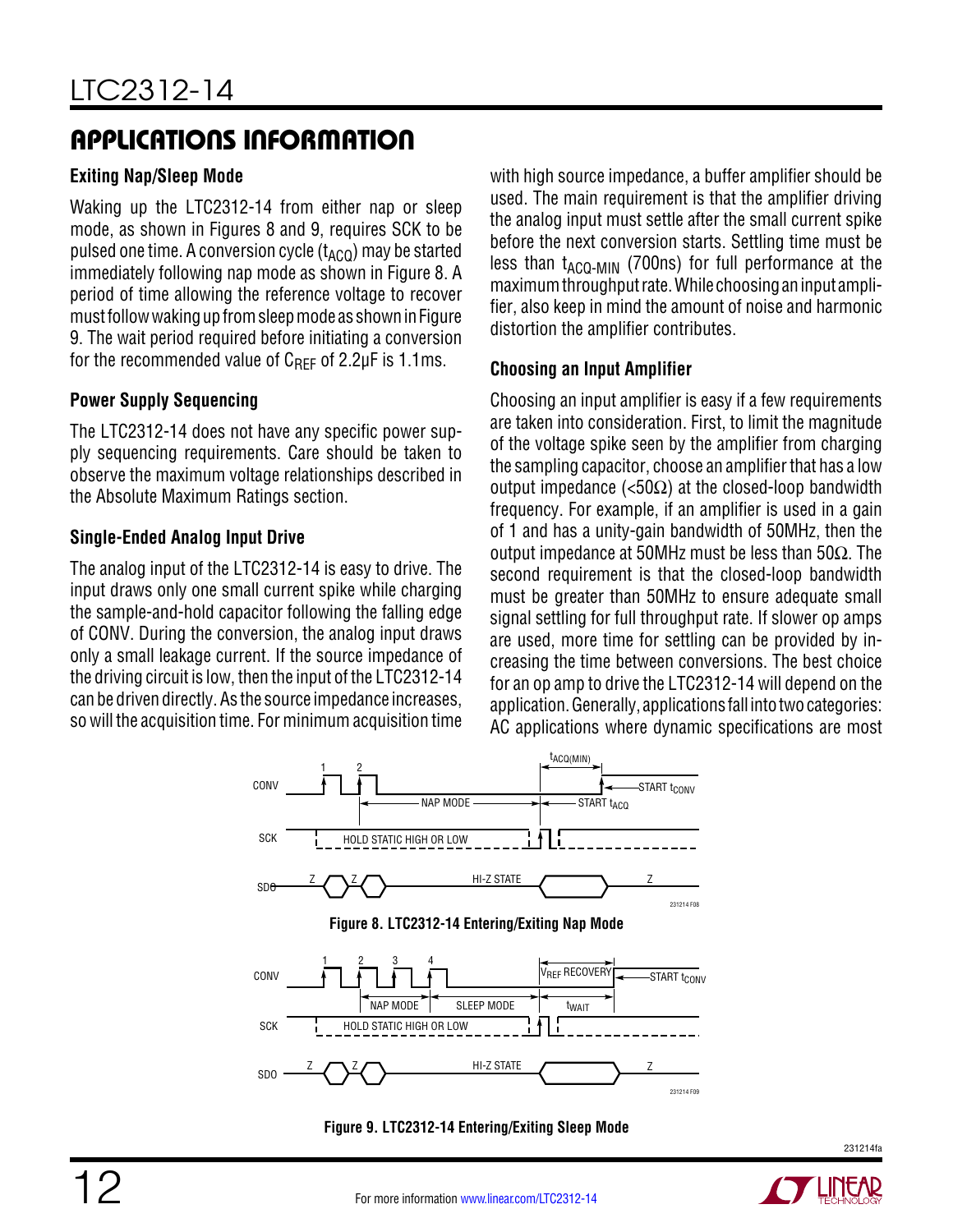critical and time domain applications where DC accuracy and settling time are most critical. The following list is a summary of the op amps that are suitable for driving the LTC2312-14. (More detailed information is available on the Linear Technology website at www.linear.com.)

**LT6230:** 215MHz GBWP, –80dBc Distortion at 1MHz, Unity-Gain Stable, Rail-to-Rail Input and Output, 3.5mA/ Amplifier, 1.1nV/√Hz.

**LT6200:** 165MHzGBWP, –85dBcDistortionat 1MHz, Unity-Gain Stable, R-R In and Out, 15mA/Amplifier, 0.95nV/√Hz.

**LT1818/1819:** 400MHzGBWP, –85dBcDistortionat 5MHz, Unity-Gain Stable, 9mA/Amplifier, Single/Dual Voltage Mode Operational Amplifier.

#### **Input Drive Circuits**

The analog input of the LTC2312-14 is designed to be driven single-ended with respect to GND. A low impedance source can directly drive the high impedance analog input of the LTC2312-14 without gain error. A high impedance source should be buffered to minimize settling time during acquisition and to optimize the distortion performance of the ADC.

For best performance, a buffer amplifier should be used to drive the analog input of the LTC2312-14. The amplifier provides low output impedance to allow for fast settling of the analog signal during the acquisition phase. It also provides isolation between the signal source and the ADC inputs which draw a small current spike during acquisition.

#### **Input Filtering**

The noise and distortion of the buffer amplifier and other circuitry must be considered since they add to the ADC noise and distortion. Noisy input circuitry should be filtered prior to the analog inputs to minimize noise. A simple 1-pole RC filter is sufficient for many applications.

Large filter RC time constants slow down the settling at the analog inputs. It is important that the overall RC time constants be short enough to allow the analog inputs to completely settle to  $>14$ -bit resolution within the minimum acquisition time  $(t_{ACO-MIN})$  of 700ns.

A simple 1-pole RC filter is sufficient for many applications. For example, Figure 10 shows a recommended singleended buffered drive circuit using the LT1818 in unity gain mode. The 470pF capacitor from  $A_{IN}$  to ground and 50 $\Omega$  source resistor limits the input bandwidth to 7MHz. The 470pF capacitor also acts as a charge reservoir for the input sample-and-hold and isolates the LT1818 from sampling glitch kick-back. The  $50\Omega$  source resistor is used to help stabilize the settling response of the drive amplifier. When choosing values of source resistance and shunt capacitance, the drive amplifier data sheet should be consulted and followed for optimum settling response. If lower input bandwidths are desired, care should be taken to optimize the settling response of the driver amplifier with higher values of shunt capacitance or series resistance. High quality capacitors and resistors should be used in the RC filter since these components can add distortion. NP0/ C0G and silver mica type dielectric capacitors have excellent linearity. Carbon surface mount resistors can generate distortion from self heating and from damage that may occur during soldering. Metal film surface mount resistors are much less susceptible to both problems. When high amplitude unwanted signals are close in frequency to the desired signal frequency, a multiple pole filter is required. High external source resistance, combined with external shunt capacitance at Pin 4 will significantly reduce the input bandwidth and may increase the required acquisition time beyond the minimum acquisition time  $(t_{ACO-MIN})$ of 700ns.



**Figure 10. RC Input Filter**

#### **ADC Reference**

A low noise, low temperature drift reference is critical to achieving the full data sheet performance of the ADC. The LTC2312-14 provides an excellent internal reference with a guaranteed 20ppm/°C maximumtemperature coefficient. For added flexibility, an external reference may also be used.

231214fa The high speed, low noise internal reference buffer is used only in the internal reference configuration. The reference

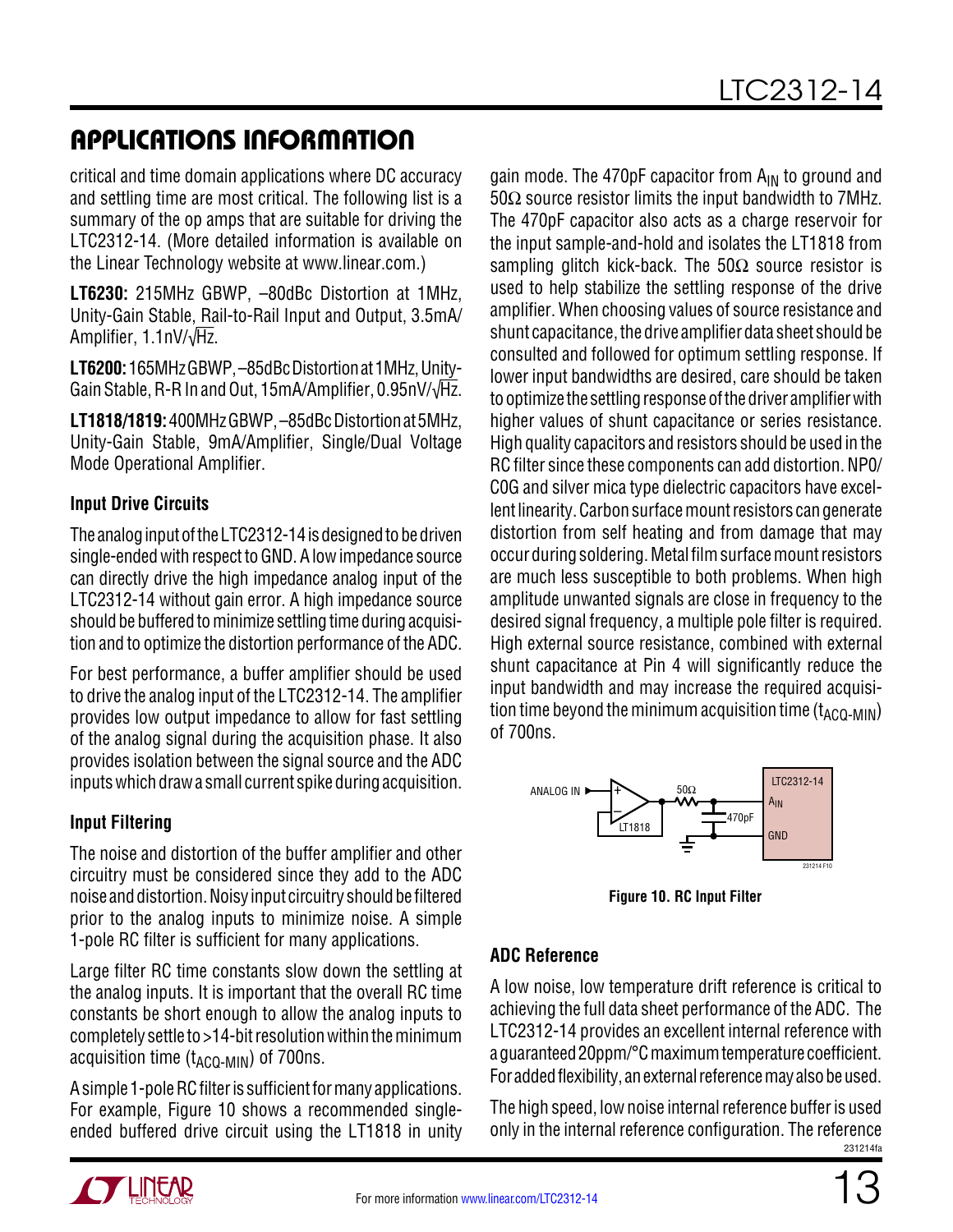buffer must be overdriven in the external reference configuration with a voltage 50mV higher than the nominal reference output voltage in the internal configuration.

#### **Using the Internal Reference**

The internal bandgap and reference buffer are active by default when the LTC2312-14 is not in sleep mode. The reference voltage at the REF pin scales automatically with the supply voltage at the  $V_{DD}$  pin. The scaling of the reference voltage with supply is shown in Table 2.

**Table 2. Reference Voltage vs Supply Range** 

| SUPPLY VOLTAGE (V <sub>DD</sub> ) | <b>REF VOLTAGE (V<sub>REF</sub>)</b> |
|-----------------------------------|--------------------------------------|
| $2.7V < V_{DD} < 3.6V$            | 2.048V                               |
| $4.75V < V_{DD} < 5.25V$          | 4.096V                               |

The reference voltage alsodetermines the full-scale analog input range of the LTC2312-14. For example, a 2.048V reference voltage will accommodate an analog input range from 0V to 2.048V. An analog input voltage that goes below 0V will be coded as all zeros and an analog input voltage that exceeds 2.048V will be coded as all ones.

It is recommended that the REF pin be bypassed to ground with a low ESR, 2.2µF ceramic chip capacitor for optimum performance.

#### **External Reference**

An external reference can be used with the LTC2312-14 if better performance is required or to accommodate a larger input voltage span. The only constraints are that the external reference voltage must be 50mV higher than



the internal reference voltage (see Table 2) and must be less than or equal to the supply voltage (or 4.3V for the 5V supply range). For example, a 3.3V external reference may be used with a 3.3V  $V_{DD}$  supply voltage to provide a 3.3V analog input voltage span (i.e.  $3.3V > 2.048V + 50mV$ ). Or alternatively, a 2.5V reference may be used with a 3V supply voltage to provide a 2.5V input voltage range (i.e. 2.5V > 2.048V + 50mV). The LTC6655-3.3, LTC6655-2.5, available from Linear Technology, may be suitable for many applications requiring a high performance external reference for either 3.3V or 2.5V input spans respectively.

#### **Transfer Function**

Figure 11 depicts the transfer function of the LTC2312-14. The code transitions occur midway between successive integer LSB values (i.e. 0.5LSB, 1.5LSB, 2.5LSB… FS-0.5LSB). The output code is straight binary with  $1LSB =$ VREF/16,384.

#### **DC Performance**

The noise of an ADC can be evaluated in two ways: signal-to-noise ratio (SNR) in the frequency domain and histogram in the time domain. The LTC2312-14 excels in both. The noise in the time domain histogram is the transition noise associated with a 14-bit resolution ADC which can be measured with a fixed DC signal applied to the input of the ADC. The resulting output codes are collected over a large number of conversions. The shape of the distribution of codes will give an indication of the magnitude of the transition noise. In Figure 12, the distribution of output codes is shown for a DC input that has



**Figure 11. LTC2312-14 Transfer Function Figure 12. Histogram for 16384 Conversions**



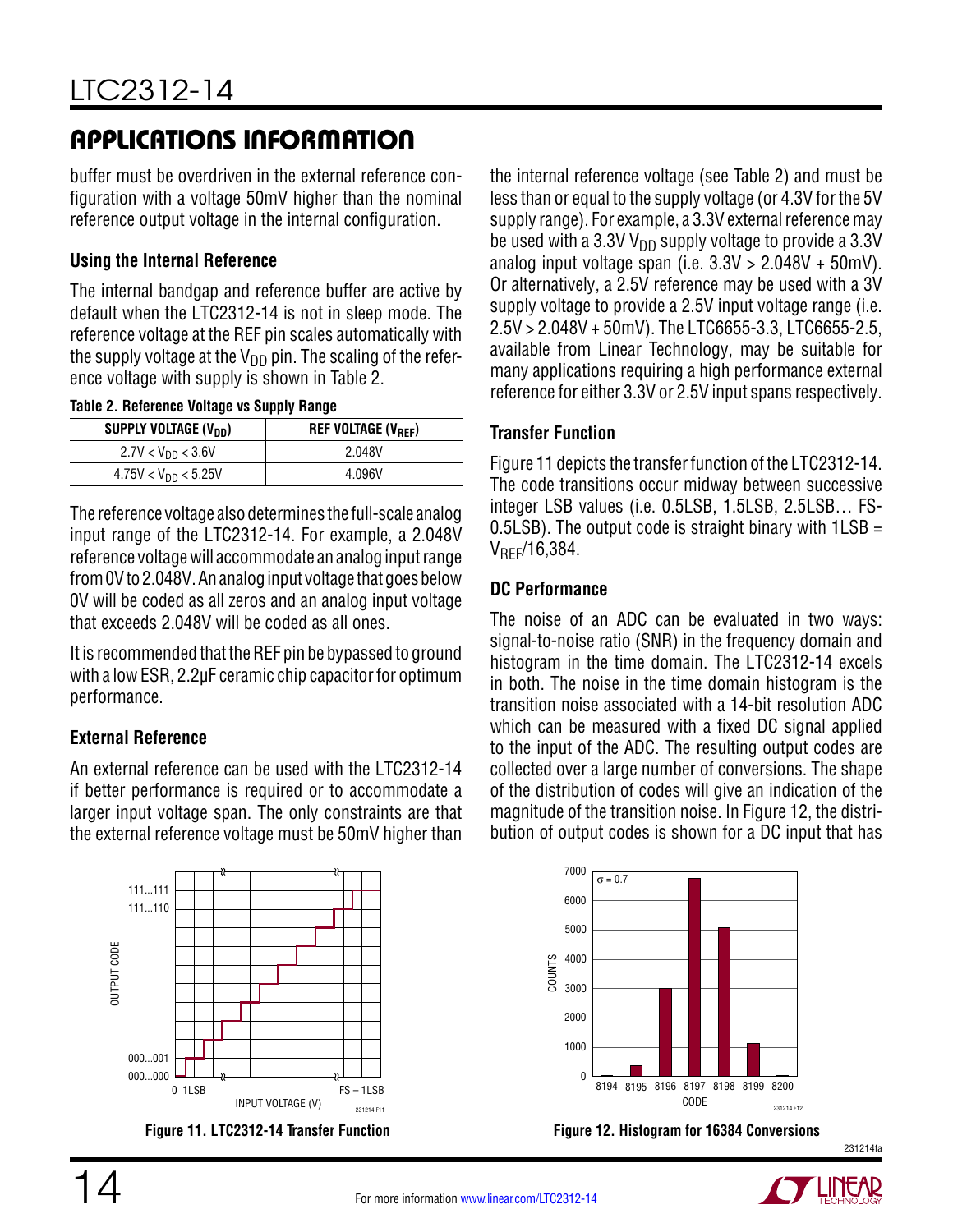been digitized 16,384 times. The distribution is Gaussian and the RMS code transition noise is 0.7LSB. This corresponds to a noise level of 77.5dB relative to a full scale voltage of 4.096V.

### **Dynamic Performance**

The LTC2312-14 has excellent high speed sampling capability. Fast Fourier Transform (FFT) techniques are used to test the ADC's frequency response, distortion and noise at the rated throughput. By applying a low distortion sine wave and analyzing the digital output using an FFT algorithm, the ADC's spectral content can be examined for frequencies outside the applied fundamental. The LTC2312-14 provides guaranteed tested limits for both AC distortion and noise measurements.

### **Signal-to-Noise and Distortion Ratio (SINAD)**

The signal-to-noise and distortion ratio (SINAD) is the ratio between the RMS amplitude of the fundamental input frequency and the RMS amplitude of all other frequency components at the A/D output. The output is band-limited to frequencies from above DC and below half the sampling frequency. Figure 14 shows the LTC2312-14 maintains a SINAD above 76dB up to an input frequency of 1.25MHz.

### **Effective Number of Bits (ENOB)**

 $ENOB = (SINAD - 1.76)/6.02$ 

The effective number of bits (ENOB) is a measurement of the resolution of an ADC and is directly related to SINAD by the equation where ENOB is the effective number of bits of resolution and SINAD is expressed in dB:



**Figure 13. 16k Point FFT of the LTC2312-14 at f<sub>IN</sub> = 259kHz <b>Figure 14. LTC2312-14 ENOB/SINAD vs f**<sub>IN</sub>



#### **Signal-to-Noise Ratio (SNR)**

The signal-to-noise ratio (SNR) is the ratio between the RMS amplitude of the fundamental input frequency and the RMS amplitude of all other frequency components except the first five harmonics and DC. Figure 13 shows that the LTC2312-14 achieves a typical SNR of 77.5dB at a 500kHz sampling rate with a 259kHz input frequency.

### **Total Harmonic Distortion (THD)**

Total Harmonic Distortion (THD) is the ratio of the RMS sum of all harmonics of the input signal to the fundamental itself. The out-of-band harmonics alias into the frequency band between DC and half the sampling frequency ( $f_{SMP1}/2$ ). THD is expressed as:

$$
THD = 20\log \frac{\sqrt{V2^2 + V3^2 + V4^2 + V_N^2}}{V1}
$$

where V1 is the RMS amplitude of the fundamental frequency and V2 through  $V_N$  are the amplitudes of the second through Nth harmonics. THD versus Input Frequency is shown in the Typical Performance Characteristics section. The LTC2312-14 has excellent distortion performance well beyond the Nyquist frequency.



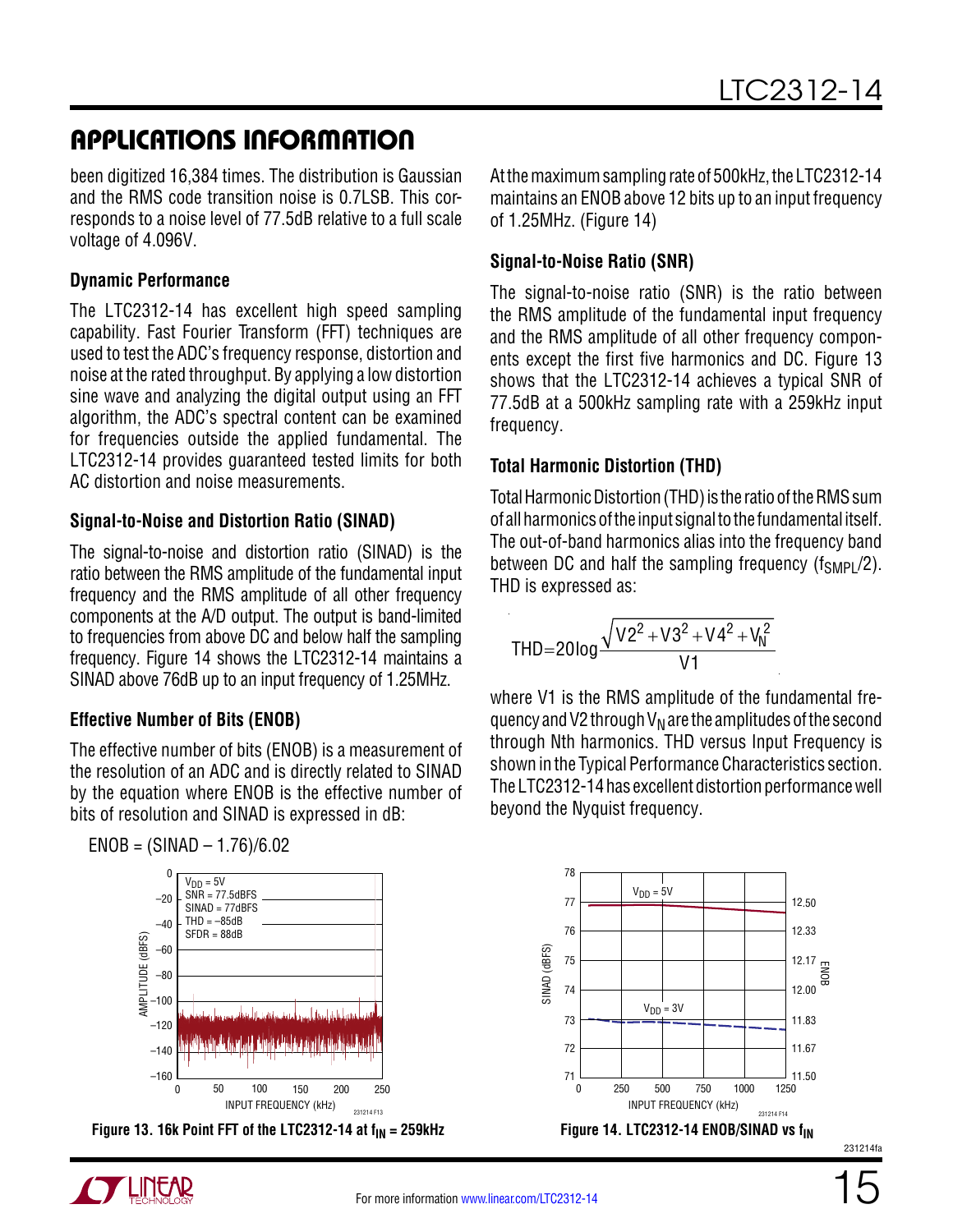#### **Intermodulation Distortion (IMD)**

If the ADC input signal consists of more than one spectral component, the ADC transfer function nonlinearity can produce intermodulation distortion (IMD) in addition to THD. IMD is the change in one sinusoidal input caused by the presence of another sinusoidal input at a different frequency.

If two pure sine waves of frequencies  $f_a$  and  $f_b$  are applied to the ADC input, nonlinearities in the ADC transfer function can create distortion products at the sum and difference frequencies m  $\bullet$  f<sub>a</sub>  $\pm$  n  $\bullet$  f<sub>b</sub>, where m and n = 0, 1, 2, 3, etc. For example, the 2nd order IMD terms include  $(f_a \pm f_b)$ . If the two input sine waves are equal in magnitude, the value (in decibels) of the 2nd order IMD products can be expressed by the following formula:

 $IMD(f<sub>a</sub> \pm f<sub>b</sub>) = 20 \cdot log[V<sub>A</sub> (f<sub>a</sub> \pm f<sub>b</sub>)/V<sub>A</sub> (f<sub>a</sub>)]$ 

The LTC2312-14 has excellent IMD, as shown in Figure 15.



**Figure 15. LTC2312-14 IMD Plot**

#### **Spurious Free Dynamic Range (SFDR)**

The spurious free dynamic range is the largest spectral component excluding DC and the input signal. This value is expressed in decibels relative to the RMS value of a full-scale input signal.

#### **Full-Power and –3dB Input Linear Bandwidth**

The full-power bandwidth is the input frequency at which the amplitude of the reconstructed fundamental is reduced by 3dB for a full-scale input signal.

The –3dB linear bandwidth is the input frequency at which the SINAD has dropped to 74dB (12 effective bits). The LTC2312-14 has been designed to optimize the input bandwidth, allowing the ADC to under-sample input signals with frequencies above the converter's Nyquist frequency. The noise floor stays very low at high frequencies and SINAD becomes dominated by distortion at frequencies beyond Nyquist.

#### **Recommended Layout**

To obtain the best performance from the LTC2312-14 a printed circuit board is required. Layout for the printed circuit board (PCB) should ensure the digital and analog signal lines are separated as much as possible. In particular, care should be taken not to run any digital clocks or signals alongside analog signals or underneath the ADC. Figure 16 through Figure 20 is an example of a recommended PCB layout. A single solid ground plane is used. Bypass capacitors to the supplies are placed as close as possible to the supply pins. Low impedance common returns for these bypass capacitors are essential to the low noise operation of the ADC. The analog input traces are screened by ground. For more details and information refer to DC1563, the evaluation kit for the LTC2312-14.

#### **Bypassing Considerations**

High quality tantalum and ceramic bypass capacitors should be used at the  $V_{DD}$ , OV<sub>DD</sub> and REF pins. For optimum performance, a 2.2µF ceramic chip capacitor should be used for the  $V_{DD}$  and  $OV_{DD}$  pins. The recommended bypassing for the REF pin is also a low ESR, 2.2µF ceramic capacitor. The traces connecting the pins and the bypass capacitors must be kept as short as possible and should be made as wide as possible avoiding the use of vias.

All analog circuitry grounds should be terminated at the LTC2312-14. The ground return from the LTC2312-14 to the power supply should be low impedance for noise free operation. Digital circuitry grounds must be connected to the digital supply common.

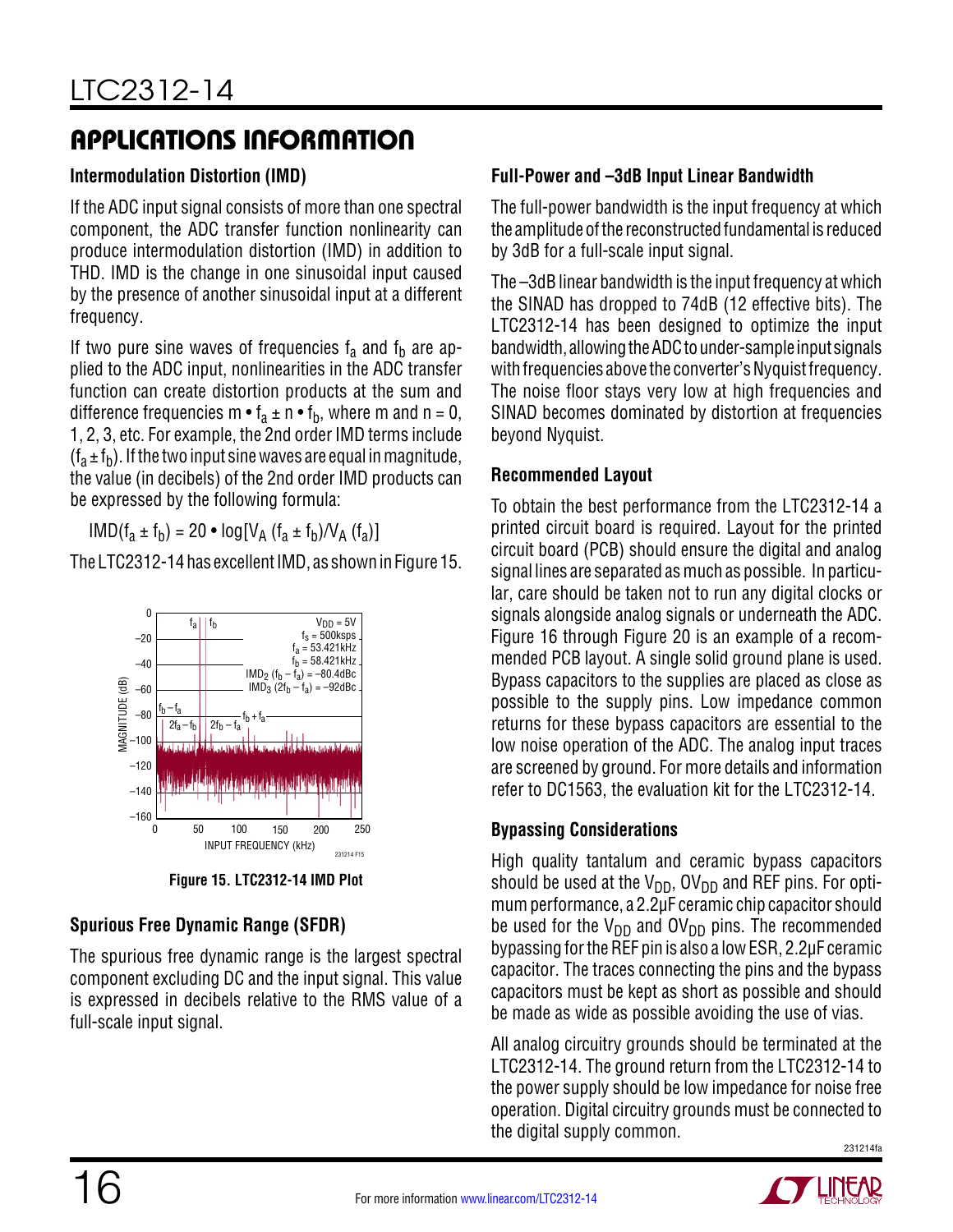In applications where the ADC data outputs and control signals are connected to a continuously active microprocessor bus, it is possible to get errors in the conversion results. These errors are due to feed-through from the

LTC CONFIDENTIAL-FOR CUSTOMER USE ONL  $(E5)$  VDD  $\binom{2}{5}$ VCCIO  $\binom{2}{2}$ 1.8V <u><sub>대</sub> 중</del> 전 자주</u> C<sub>23</sub> C<sub>24</sub>  $C<sub>27</sub>$ .<br>∷r∩  $C14$ J2  $\widehat{E}$  $11111$ R112<br>R112  $\overline{U}$  $\overline{u}$ <sub>12</sub>  $C28$ E<sub>1</sub>  $U14$ CTS8 SAR ADC **SPFFD HIGH**  $1505$ គ្ន<sub>ី ព</sub>្រឹង្គក្នុ  $\overline{u}$ 4 $\overline{u}$ 있  $C4$ U11 ligwww.linear.com **ANDIERA**  $\overline{11}$  $C31 =$ D4 LOOMHZ  $\overline{113}$ N<br>P COUPLING R32<sub>m</sub> 이미요 점잡  $3.3U<sub>DD</sub>$  $C32 =$  $JPI$  $J<sub>4</sub>$ に川島  $R_{31} = \frac{1}{R_{12}}$ Ш U6 US 드C17요  $E<sub>R16</sub>$  DEMO C19C12 R<sub>18</sub> R9 CIRCUIT  $c\overline{11}$  $ATN$  JP2 1563A-US SCK CSL SDO 'n 00-4.096U  $R24 = R21$ 39 DC590 ć J5 JTAG 10 **JNFAR** 12

microprocessor to the successive approximation comparator. The problem can be eliminated by forcing the microprocessor into a "Wait" state during conversion or by using three-state buffers to isolate the ADC data bus.







**Figure 18. Layer 2 GND Plane**

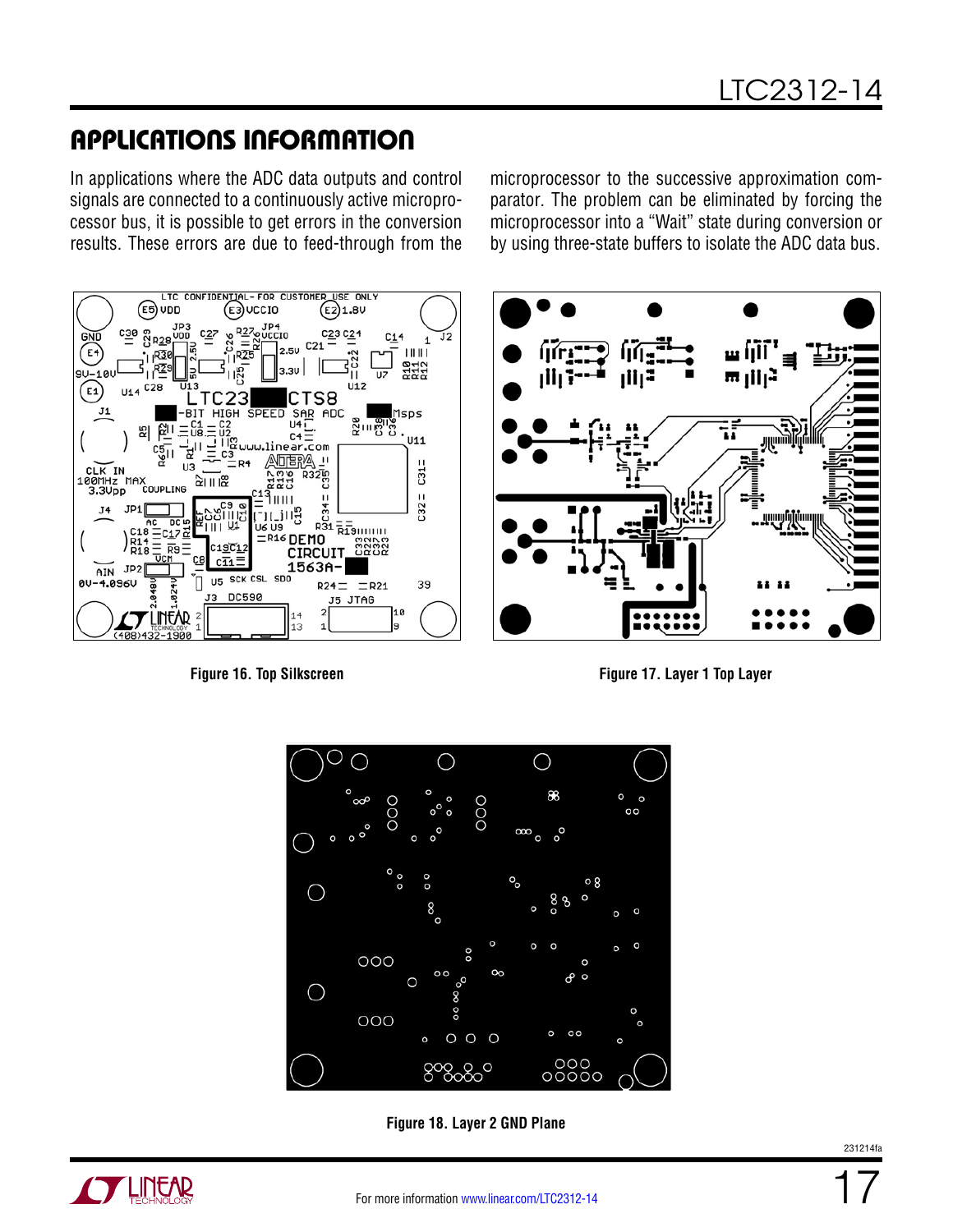

**Figure 19. Layer 3 PWR Plane**



**Figure 20. Layer 4 Bottom Layer**

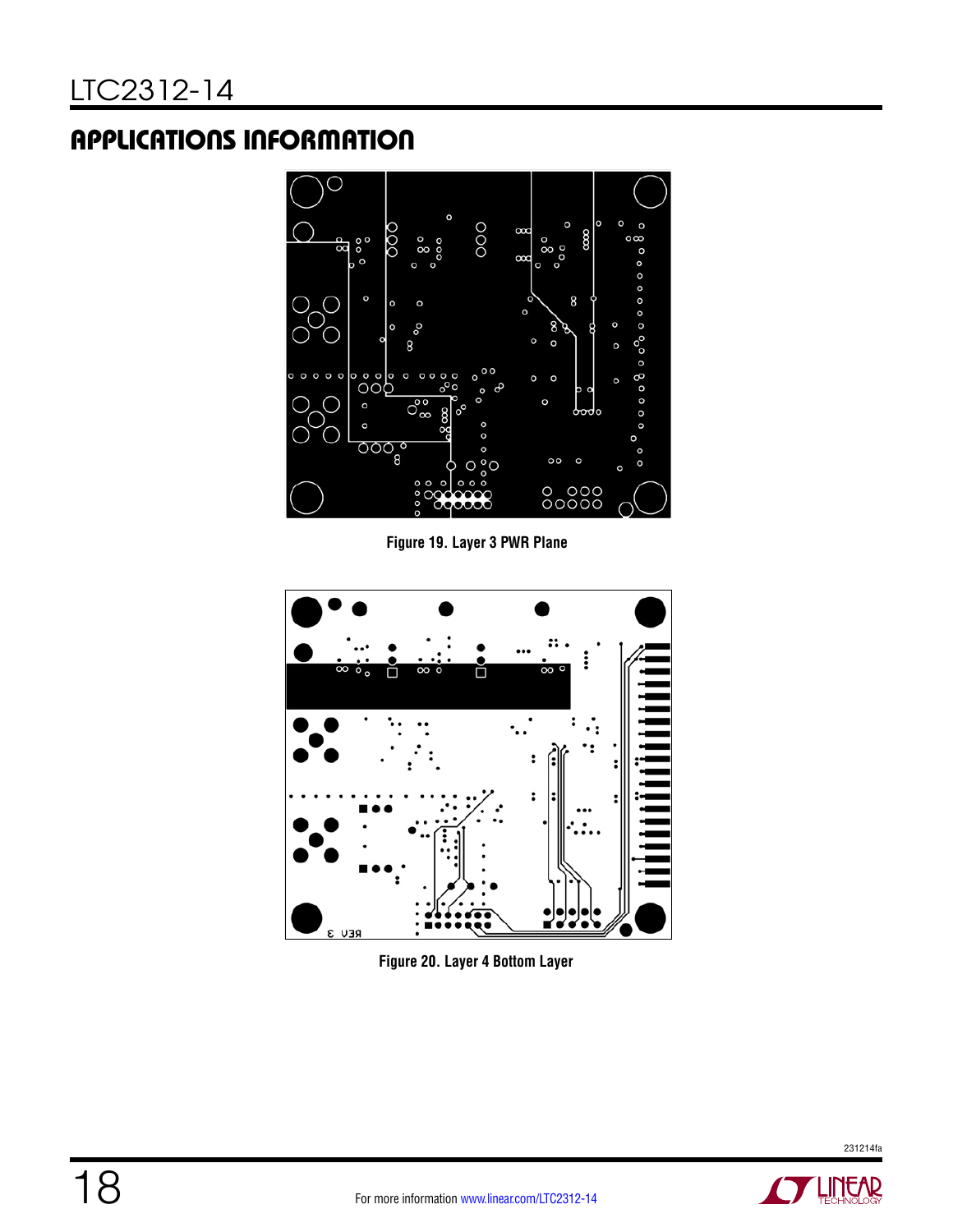

**Figure 21. Partial 1563 Demo Board Schematic**

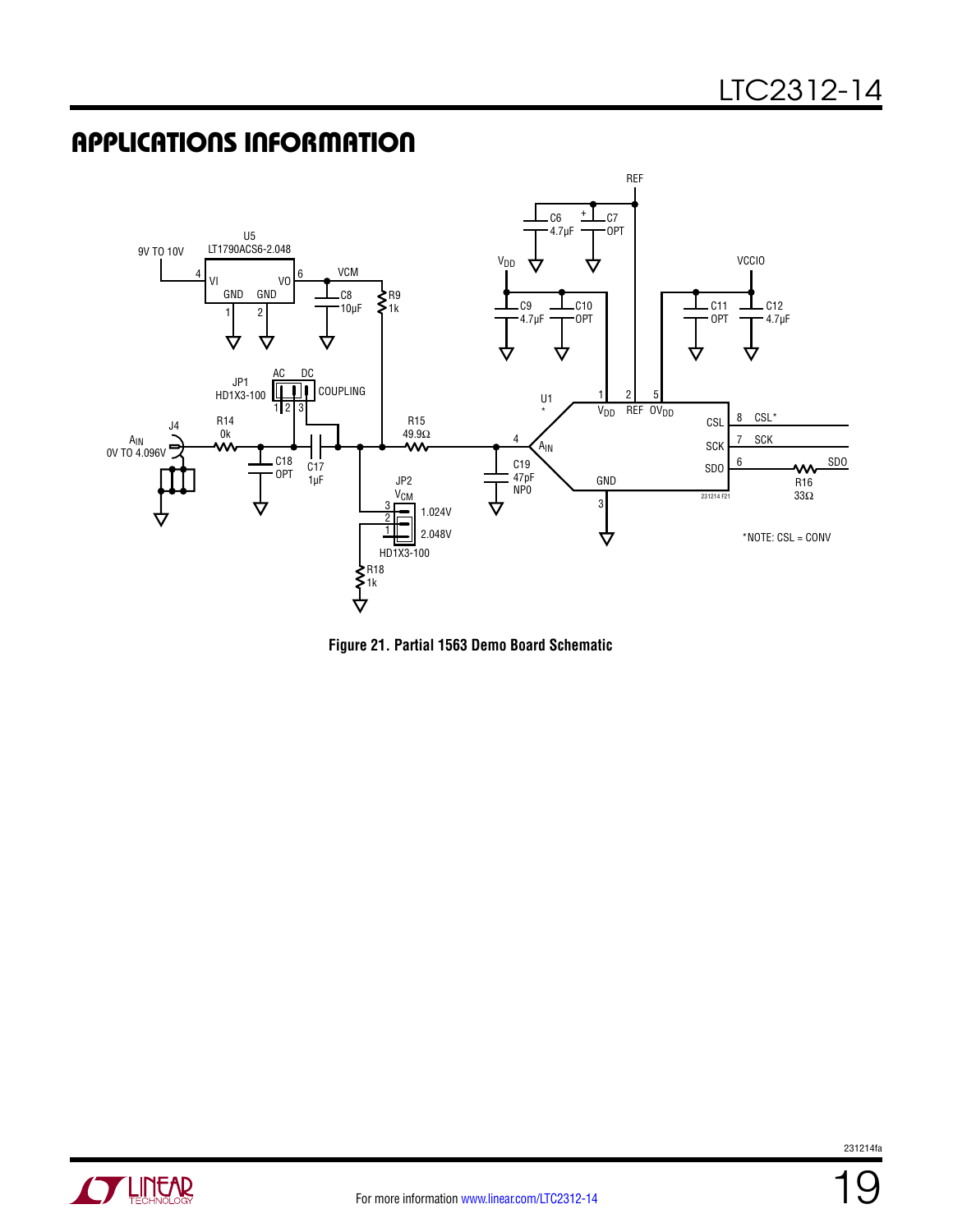### PACKAGE DESCRIPTION

**Please refer to http://www.linear.com/designtools/packaging/ for the most recent package drawings.**



**TS8 Package 8-Lead Plastic TSOT-23**

6. JEDEC PACKAGE REFERENCE IS MO-193

20

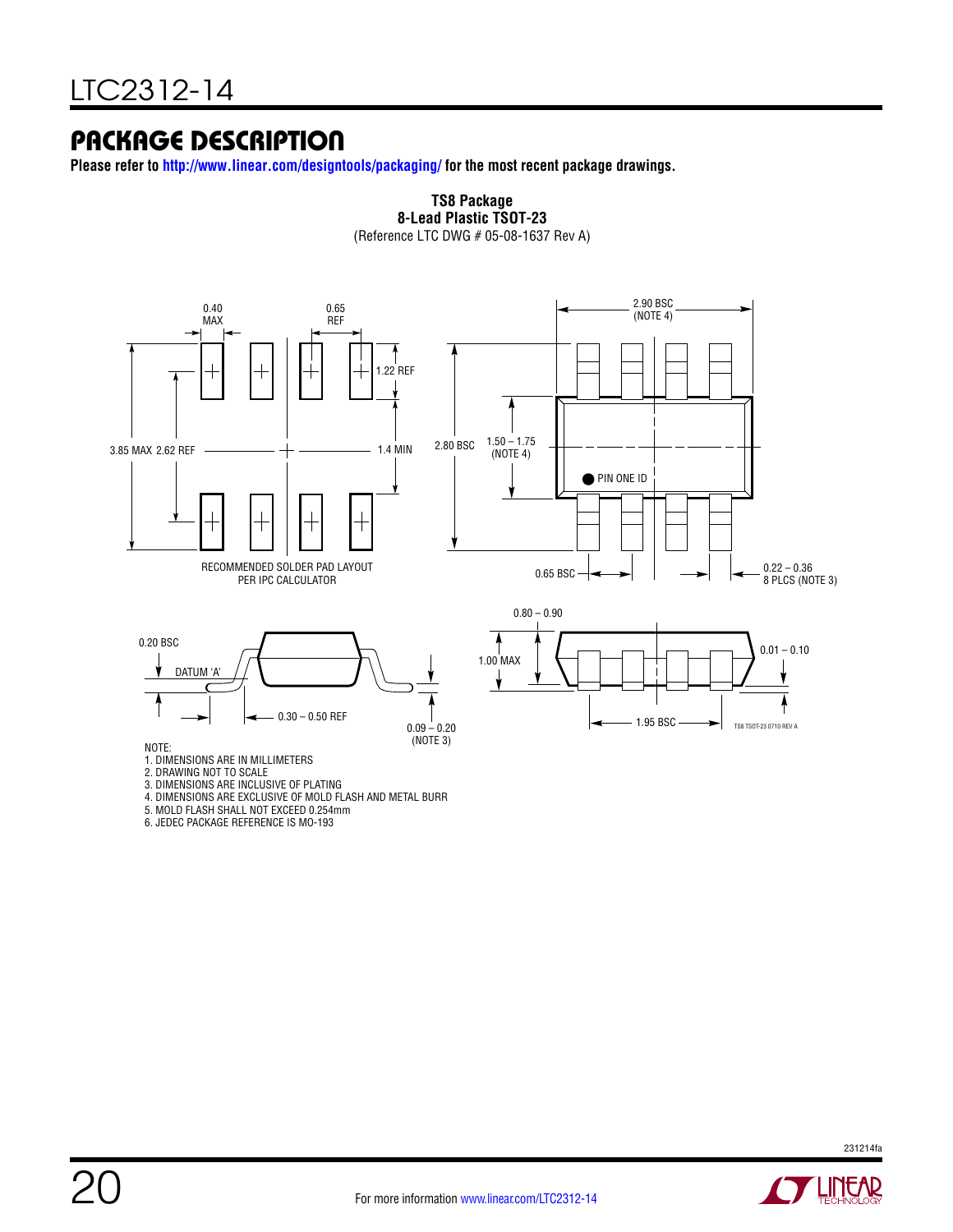## REVISION HISTORY

| <b>REV</b> | <b>DATE</b> | UUN                                                          | : NUMBER<br><b>PAG</b>   |
|------------|-------------|--------------------------------------------------------------|--------------------------|
|            |             | * Figure S<br>and<br>Modifica <sup>r</sup><br>Figure<br>וחזו | $\overline{\phantom{0}}$ |